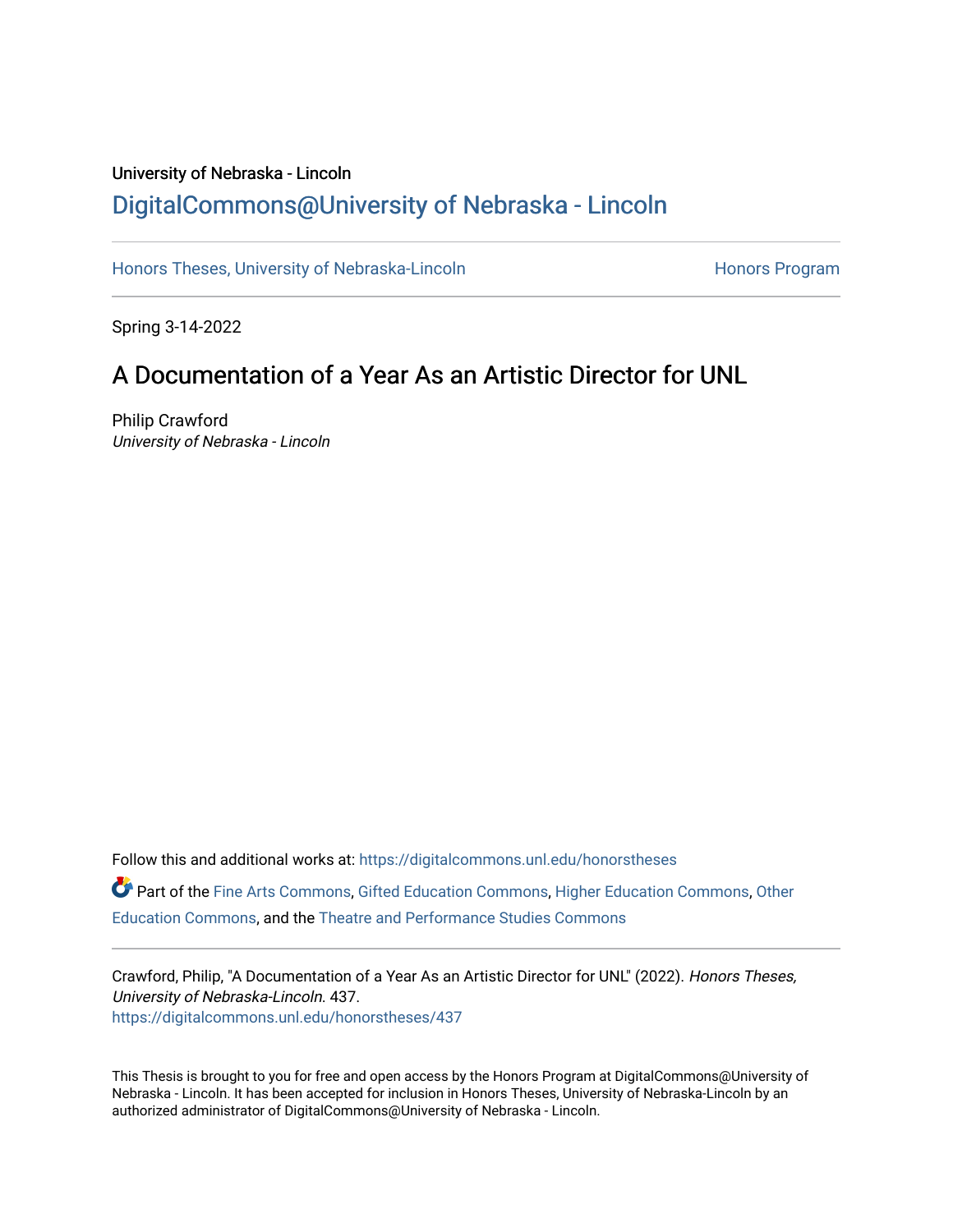# HONORS THESIS:

# A DOCUMENTATION OF A YEAR AS AN ARTISTIC DIRECTOR FOR UNL

An Undergraduate Honors Thesis

Submitted in Partial fulfillment of

University Honors Program Requirements

University of Nebraska-Lincoln

by

Philip Crawford, BA

Theatre Performance Major

Hixson-Lied College of Fine and Performing Arts

March 14th, 2022

Faculty Mentor:

Ann Marie Pollard, MFA from the Royal Central School of Speech and Drama in

London, MM in Vocal Performance from Texas Tech University

Johnny Carson School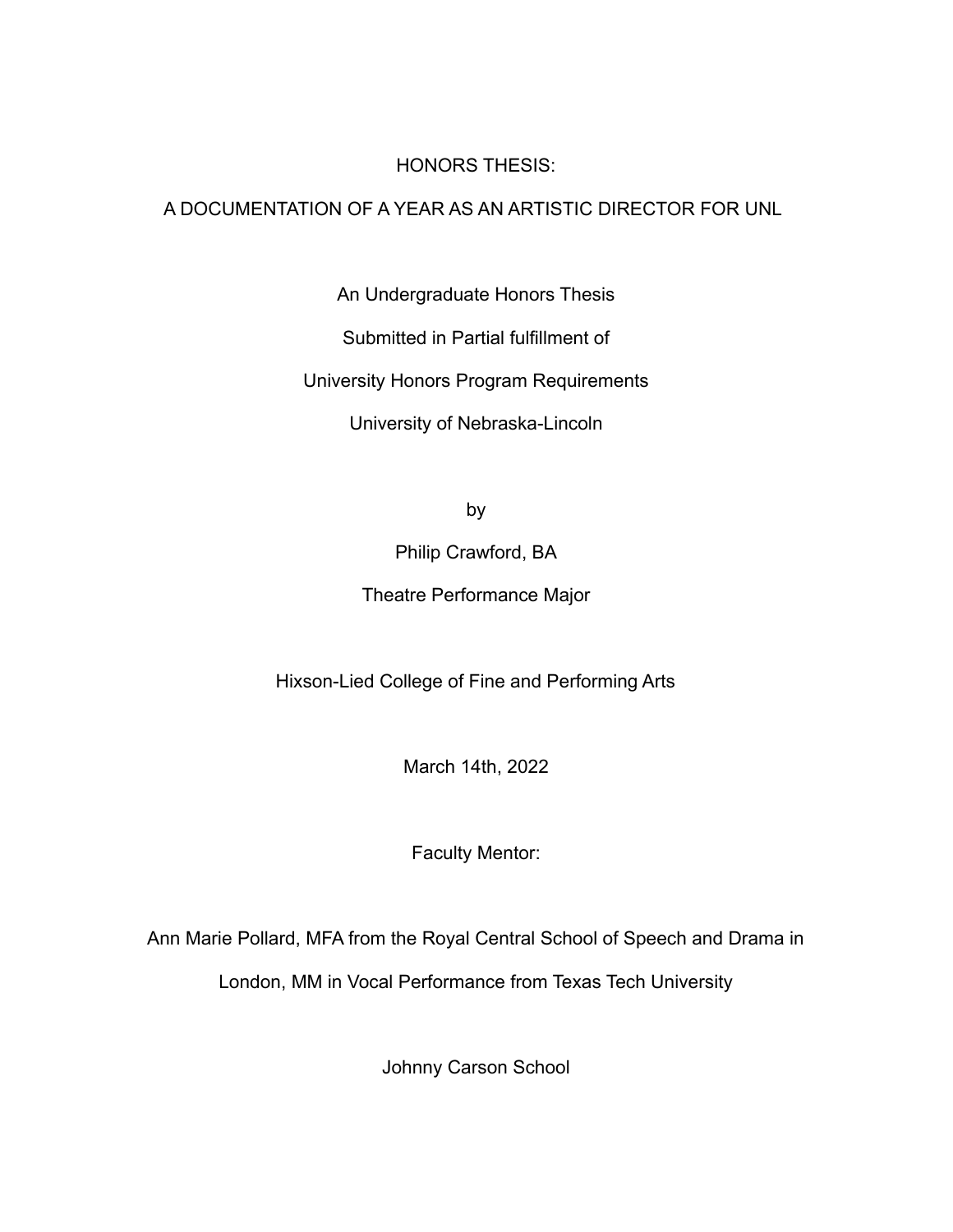## **Abstract**

The goal of this project was to document a year of being an Artistic Director for UNL's student run theatre company Theatrix. Through this documentation, I will be able to reflect upon and learn from my experiences as a leader, director, and theatre maker.

This thesis will be broken up into eight different parts to outline the eight different stages I experienced as Artistic Director this year: season selection, the 24-hour Play Festival, *The Revolutionists*, *The Thanksgiving Play*, *Clown Bar*, season changes, *Based on a Totally True Story*, and *Lemons, Lemons, Lemons, Lemons, Lemons*. Through these eight stages, I will touch on all of the problems, successes, and failures I experienced as Artistic Director of Theatrix this year. Through the examination of this past year, I will document all of the different angles through which I worked with theatre this year.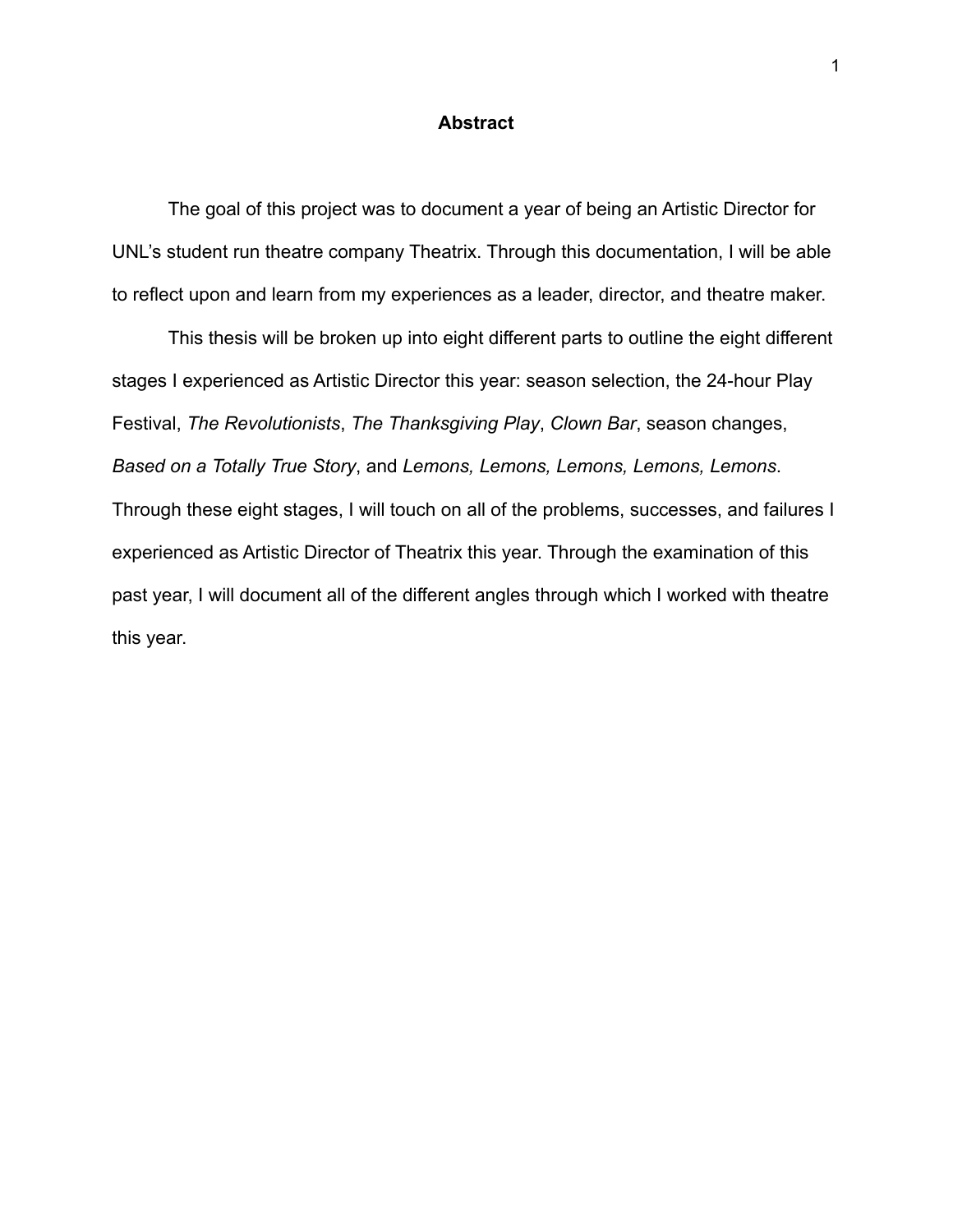# **Dedication**

I would like to dedicate this honors thesis to Professor Ann Marie Pollard. Thank you for helping me through the past four years of college. I would not have been able to do anything I have done without you. Thank you for your patience, your guidance, your wisdom, and your support.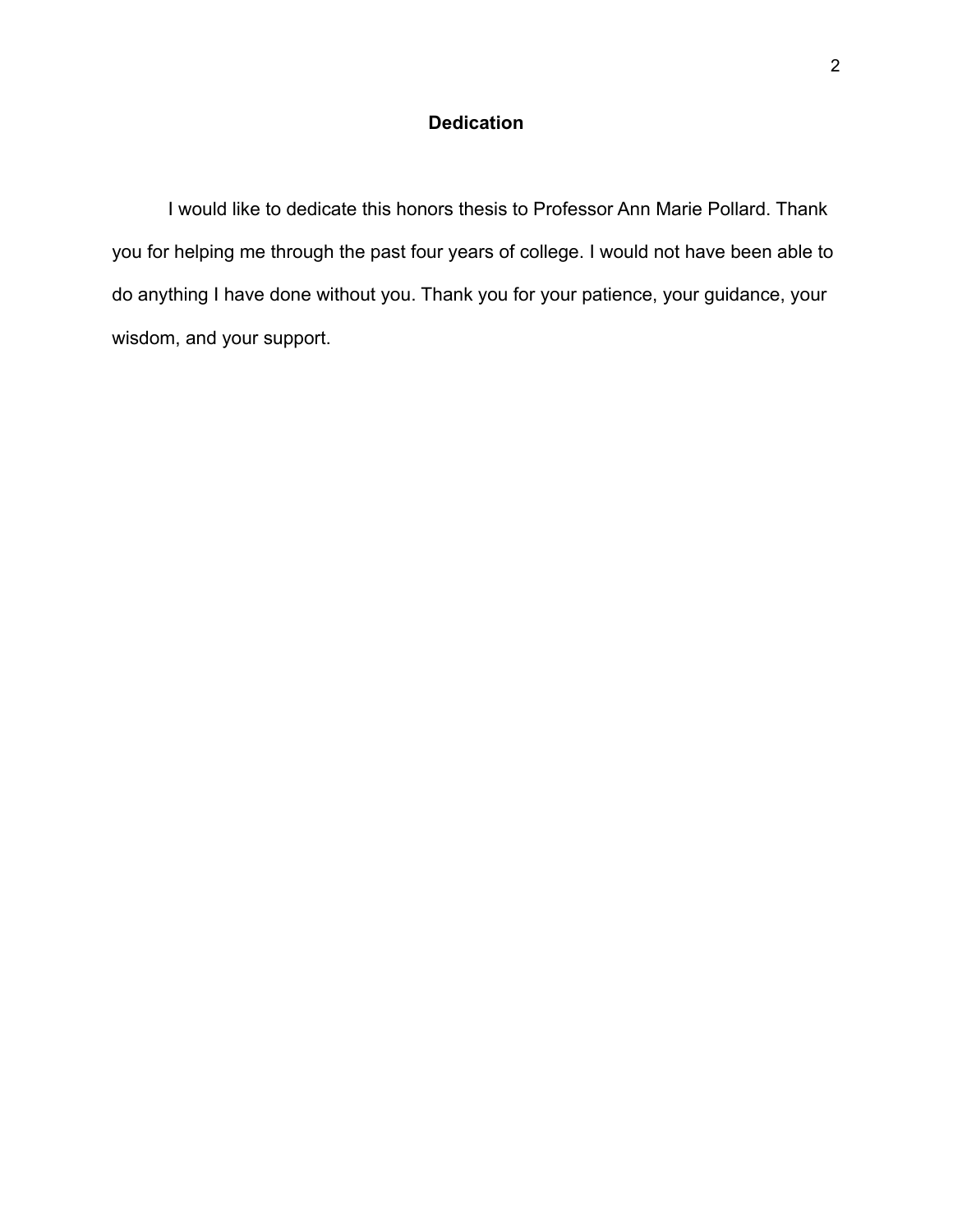### **Part 1: Season Selection**

Being the Artistic Director of a theatre company comes with a myriad of jobs that shift and change as the year progresses. While these jobs can be different from theatre company to theatre company, the one thing that remains the same is that every Artistic Director starts each year by selecting a season of shows.

Since Theatrix is a student-run theatre company, we try to include the student body in as many of our decisions as possible. This began last March when we reached out to the students to ask what shows they would like to see in the next Theatrix season. After about a month, we had received very few show pitches, but we had heard over and over again from students that there was a desire for more inclusive theatre. Upon hearing this, I reached out to multiple former professors and got a wide variety of plays written by LGBTQ, Indiginous, and Latinx playwrights.

After reading a wide variety of plays, I pitched ten plays to the Theatrix Executive Board for consideration in our 2021-2022 season. We read all of the plays and decided that our season would consist of our fourth annual 24-Hour Play Festival, *The Revolutionists* by Lauren Gunderson, *Clown Bar* by Adam Szymkowicz, *Based on a Totally True Story* by Roberto Aguirre-Sacasa, and *Marisol* by José Rivera. We, as the Theatrix Executive Team, felt very good about this season, but there was one more play that kept coming back to us: *The Thanksgiving Play* by Larissa FastHorse. We knew it didn't make sense for that show to be a full length production in our season, but it was an incredibly important show that we felt needed to be heard. Because of this shared

3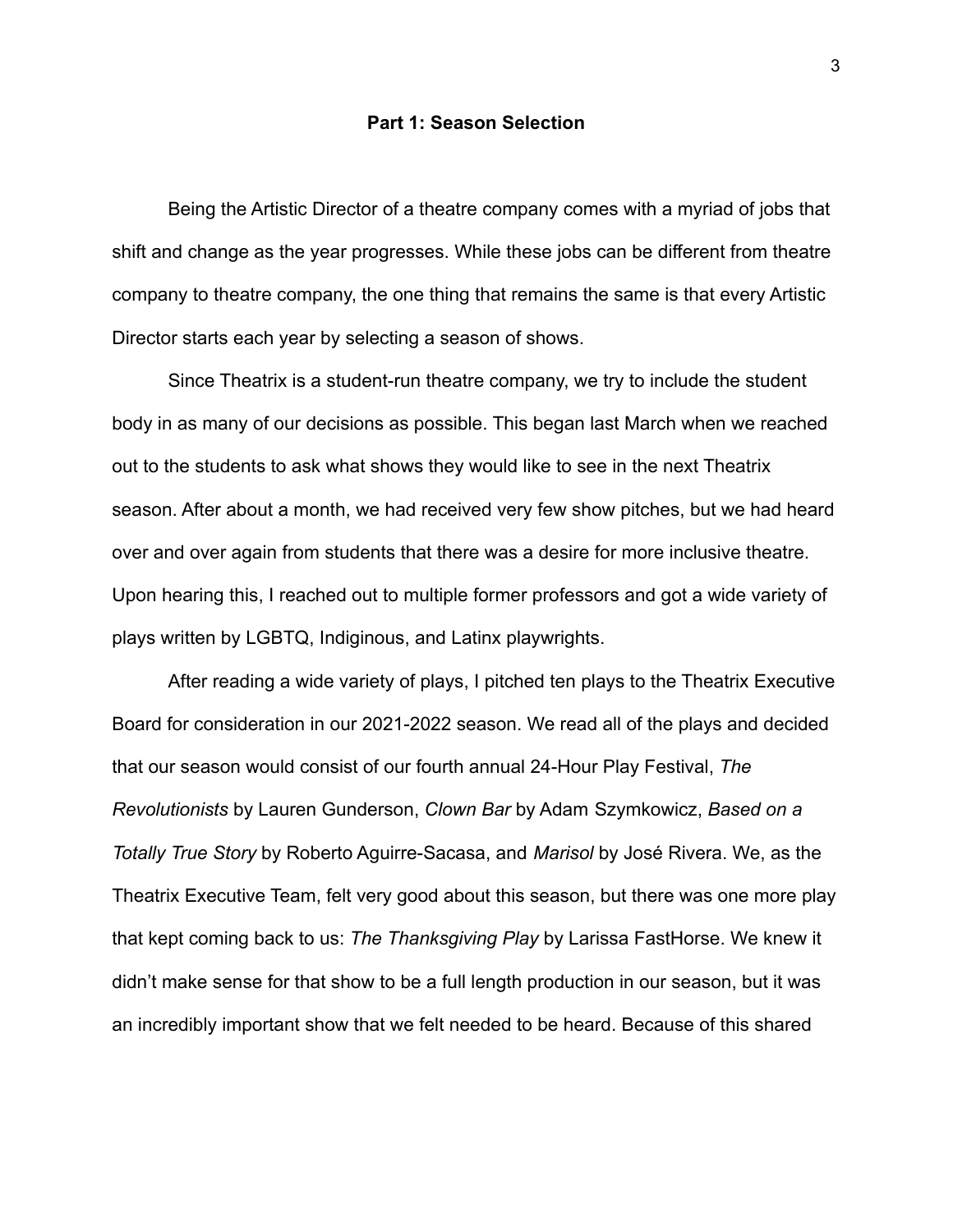feeling, we decided to include *The Thanksgiving Play* in our season as a staged reading to take place immediately before UNL's Thanksgiving Break.

After solidifying our season, it became my job as Artistic director to decide on a season theme. I took a weekend, re-read all five plays, and then began brainstorming. Fifty bad ideas later, I came up with an idea for a season theme, but it felt oddly familiar. I looked up at a poster in my room and saw that "Change your Perspective", the idea I thought I had come up with, was actually Theatrix's Season Theme two years ago. As a result of this heartbreaking realization, I returned to the drawing board. After another long list of bad ideas, a theme came to me that was even more perfect than "Change your Perspective." It was a theme that perfectly encapsulated all five shows of our season, the current climate we found ourselves in as COVID-era theatre makers, and who we were trying to be as people. I knew right then that I had come up with Theatrix's 2021-2022 season theme: "Rewrite the Narrative."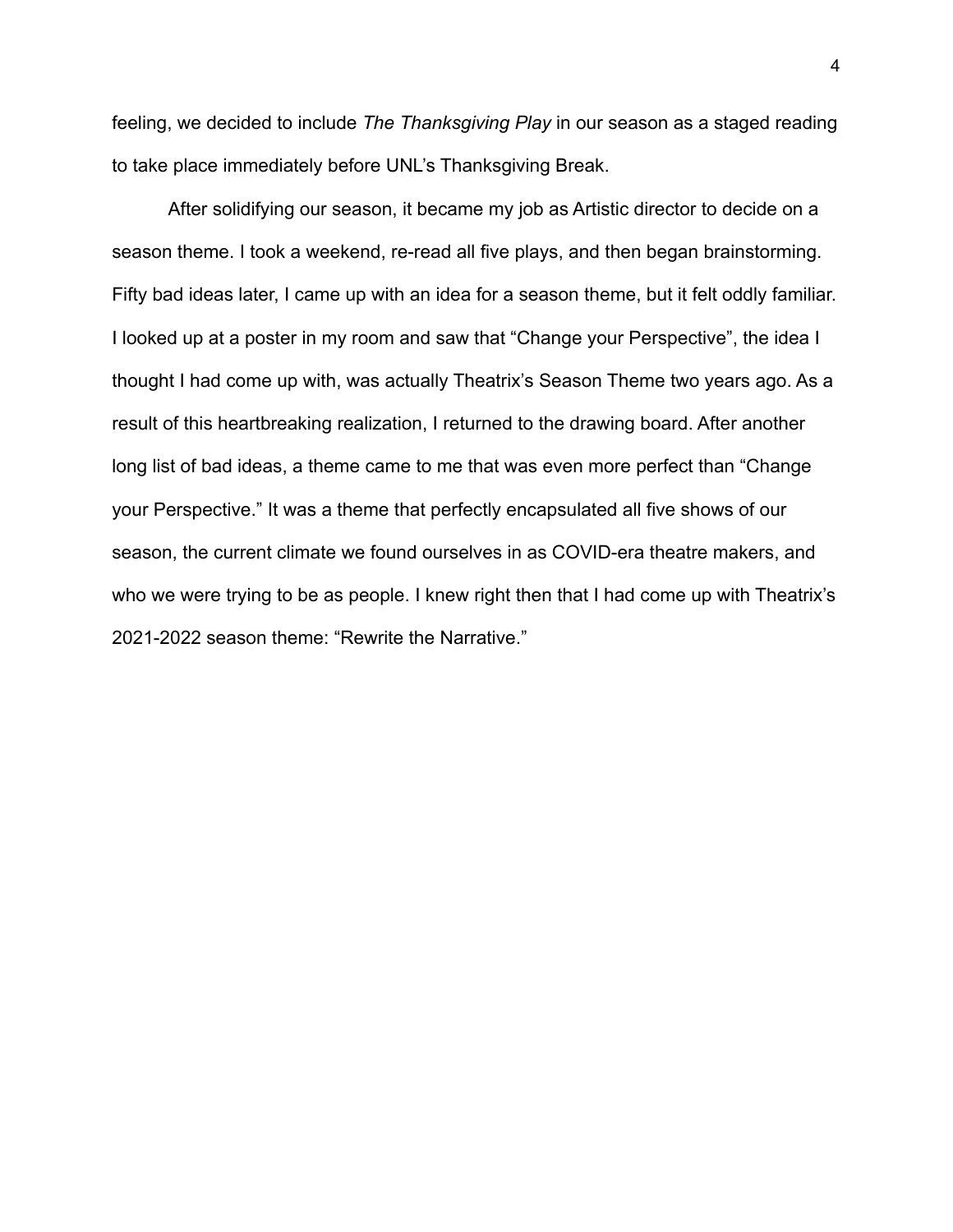#### **Part 2: The 24-hour Play Festival**

For the past four years, Theatrix has kicked off each season with its 24-hour Play Festival. This festival takes place the first weekend of each school year and is a great way for freshmen to get to know the upperclassmen, as well as a chance for students who may not have made theatre all summer to get a chance to return to the stage. From Theatrix's perspective, the 24-hour Play Festival is a chance to get people excited about Theatrix's upcoming season, as well as a chance for the new Executive Team to practice their new roles. As the Artistic Director, I had four main jobs in the 24-Hour Play Festival: coming up with a festival theme, being the face of theatrix, guiding all of the groups through this 24-hour long process, and filling in if there are any gaps in any of the groups.

My first job was creating a theme for the festival. I wanted the theme for the festival to fit in with the theme from the season, but I didn't want it to be the exact same thing. I thought about it for a while and I couldn't think of anything. That's when I returned to the idea of what we are trying to do with this festival. One part of what we are doing is looking forward to the rest of our season, but another aspect of what we are doing is allowing people who, because of COVID, haven't made theatre in over a year to finally make theatre again. I reflected on the purpose of the festival and then I decided that the theme needed some aspect of forward progress. I met with the Theatrix Board and we decided together that "Next" would be a nice open-ended, yet purposeful, theme for our 24-hour Play Festival.

5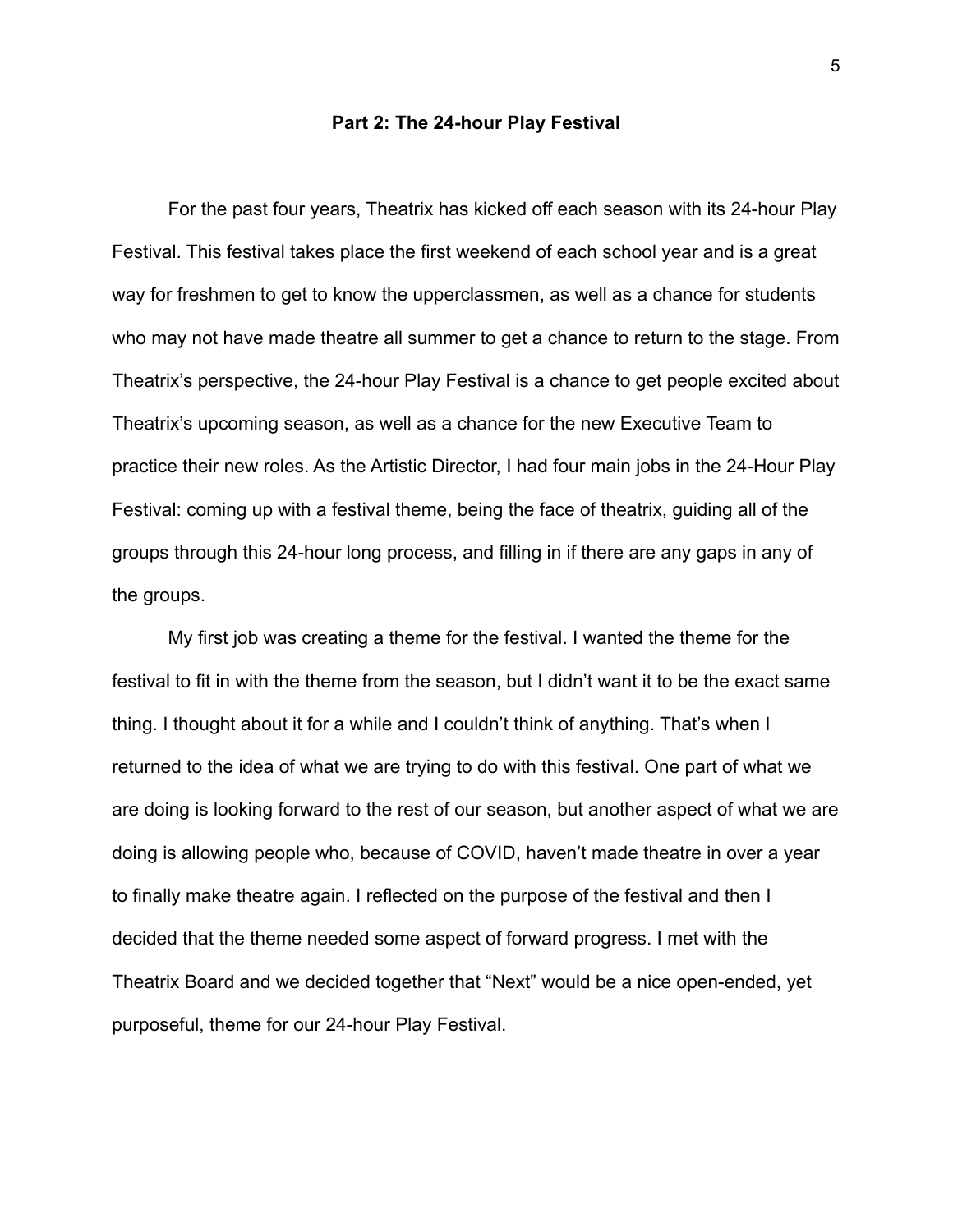My second job in the 24-hour Play Festival was simply being the face of Theatrix. I was in charge of giving the presentation to the participants at the start of the festival. I welcomed everyone to the festival, shared a powerpoint about the rules I had made the night prior, introduced the theme, and then divided everyone into groups. Then, 24 hours later, when we finally showed our plays to an audience, I was in charge of giving the welcome speech at the start of the show.

My third job in the festival was to guide the groups through this 24-hour process. One positive of the 24-hour Play Festival is that it is a great opportunity for students to try things they have never done before, such as directing, writing, acting, or stage managing. Because of this opportunity, however, this can lead to confusion and problems arising. My job as the Artistic Director was to continually check in to make sure the groups were on the right path. Since I had been an actor, writer, and director before, I was able to offer guidance to any students who were experiencing difficulties in this process.

My final job in the festival was to fill any gaps that arose. After sign-ups for the festival closed, it became apparent that we were one playwright short. As the Artistic Director, I agreed to step up and write a play for the festival. This allowed us to create one additional group, allowing each actor who signed up for the festival more stage time. Since the writing had to be done within the first 10 hours of the 24-hour play festival anyways, it felt like it made the most sense for me to just write a play and then continue with the rest of my Artistic Director duties the following day.

The 24-hour Play Festival was a lot of work, but it resulted in four amazing plays with over 30 theatre makers involved and a full house for the actors to perform in front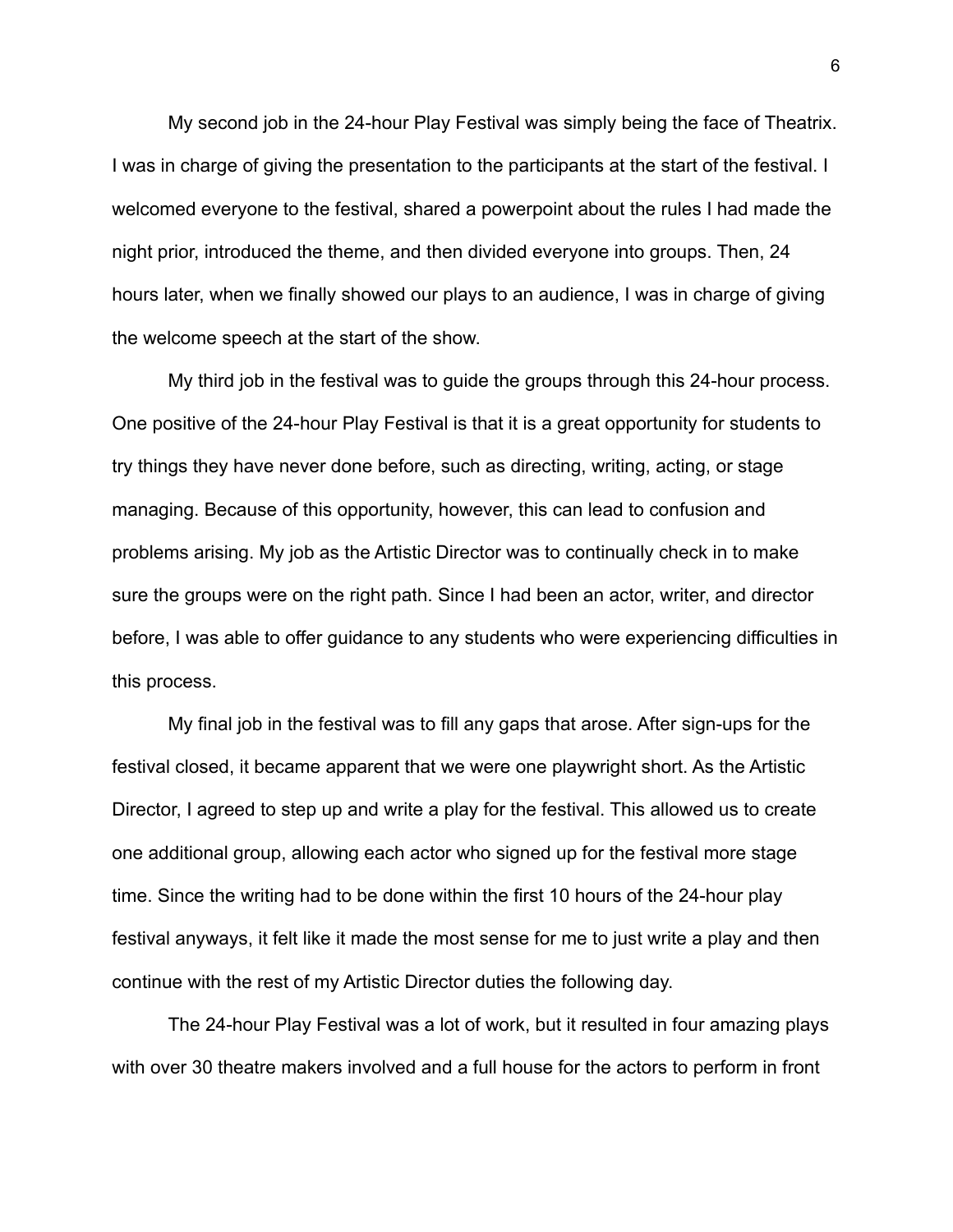of. This festival was a great way to start our season and set us up for an incredibly successful year.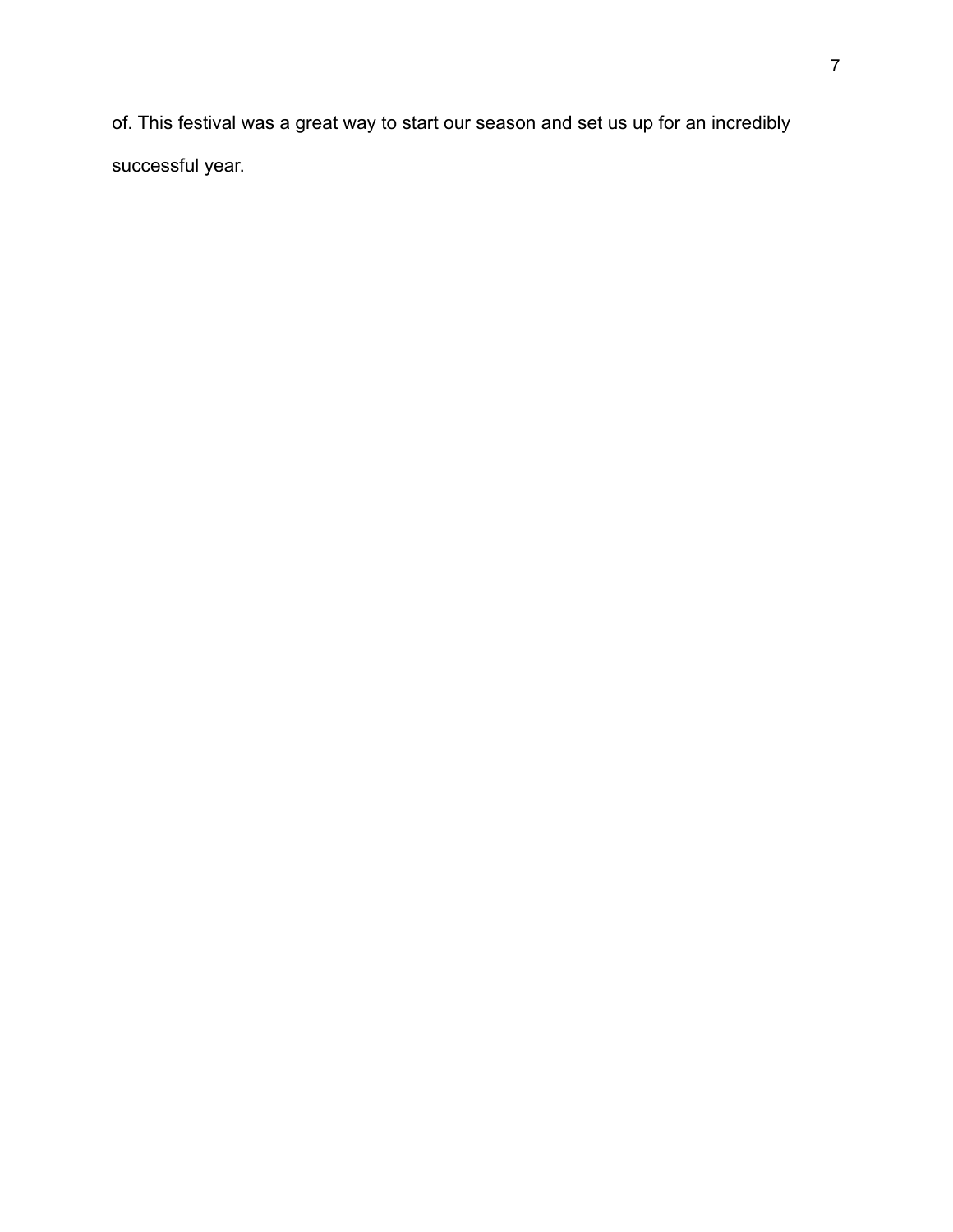### **Part 3:** *The Revolutionists*

The first show of Theatrix's regular season was *The Revolutionists* by Lauren Gunderson. This was an all-female show about standing up for what is right, even in the face of adversity. We felt this was a great way to start the season because it is funny, heart wrenching, and as relevant now as ever. As the Artistic Director, it was my job to attend weekly production meetings, sit in on rehearsals, and offer guidance to the director.

Every Friday from the start of the semester until the show opened, Theatrix had production meetings consisting of the show's director, stage manager, all of the designers, the Theatrix Executive Team, and Theatrix's two faculty advisors. As Artistic Director, it is my job to attend all of these meetings to ensure that everything happening with this production is following my artistic vision for the season. More than that, though, I am also there as a friendly face in the room who is on the side of the director.

Another key role I played as Artistic Director during the run of *The Revolutionists* was attending rehearsals. I came to all or part of a rehearsal every week of the production to offer support for the director. I would show up and ask if there was anything she would like me to watch for and then I would observe rehearsal and speak to the director during breaks. This is especially helpful since Theatrix does all of our shows on a thrust stage (meaning there is an audience on three sides of the stage). Because of this format, it can sometimes be helpful to simply have another set of eyes in the room to see if things are reading from all audience perspectives.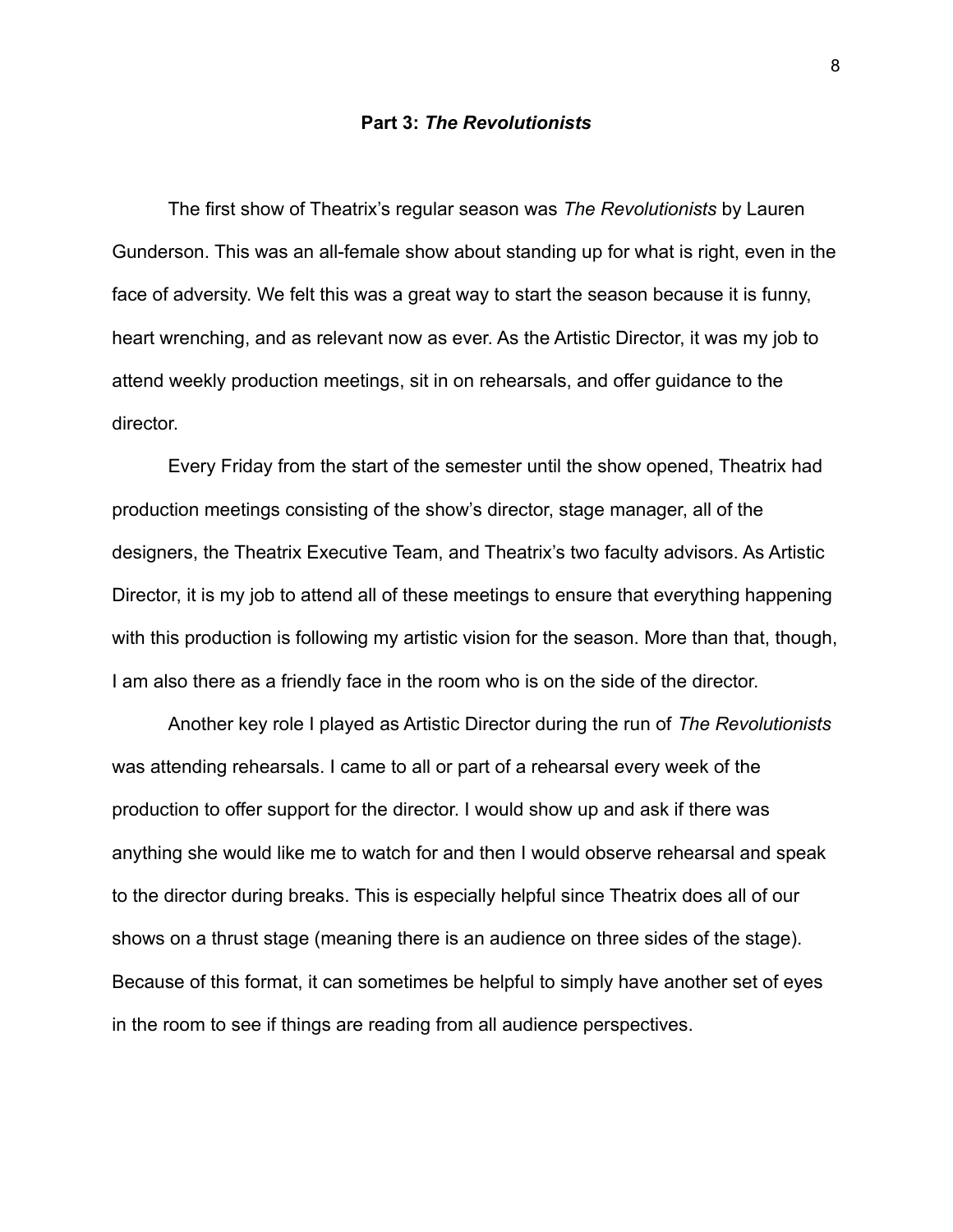Once tech week (the last week before a show opens where lighting and sound are implemented) came, I attended more rehearsals, watched full runs of the play, and spoke with the director about final notes at the end of the night. In addition to this, I was there, yet again, as a friendly face of encouragement for the director. Tech week can be a stressful time and so another key role I played was being a smiling face in the room who was confident in the production.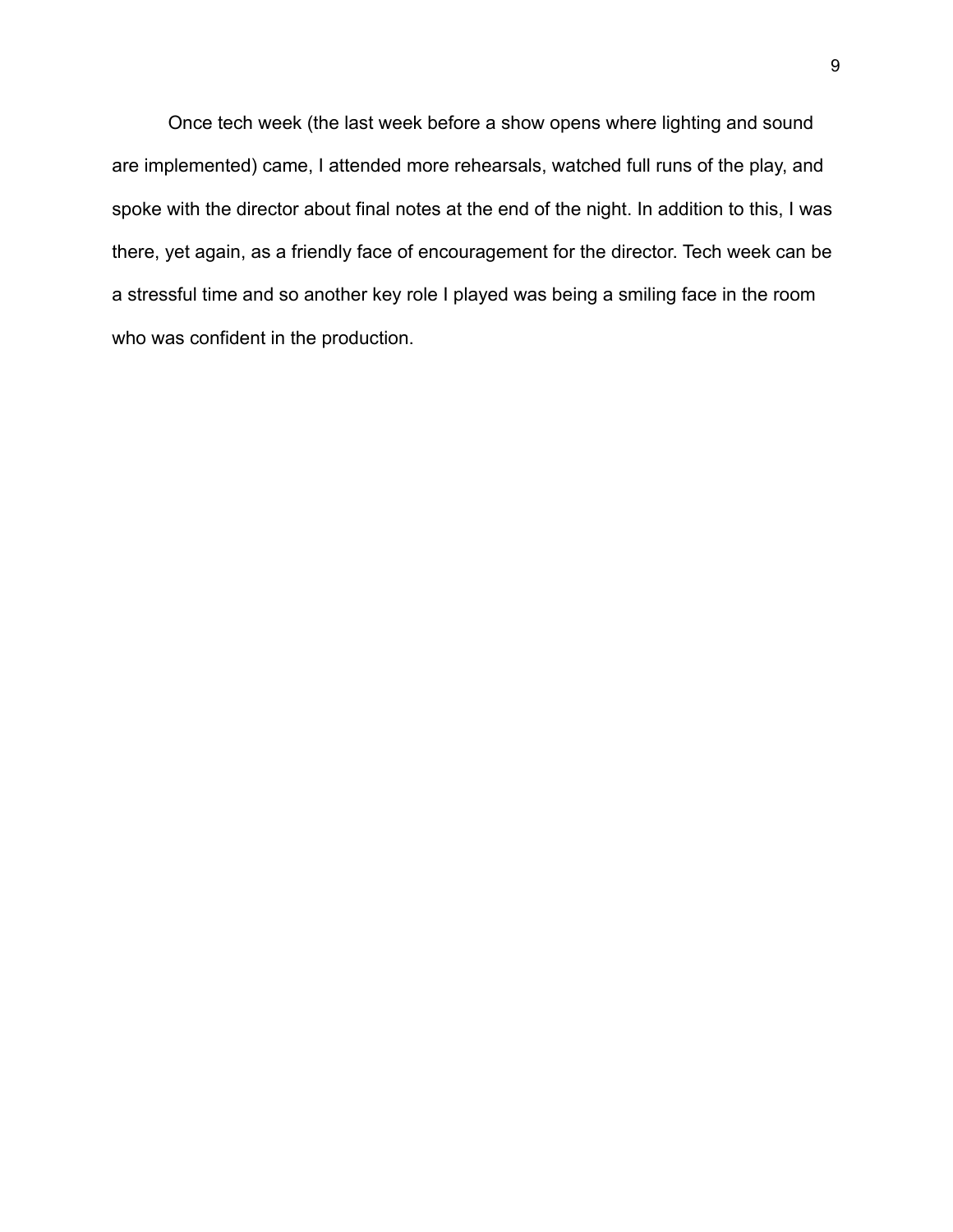#### **Part 4:** *The Thanksgiving Play*

We originally planned *The Thanksgiving Play* by Larissa FastHorse to be a single day staged reading to take place immediately before students left for Thanksgiving Break. This one day staged reading slowly morphed into the biggest challenge we, as the Theatrix Board, faced all season.

At the start of the year when we announced we were looking for directors for our fall half of the season, we had one student who immediately reached out excited about directing *The Thanksgiving Play*. He had done his research and seemed like a really promising director. After director applications closed, he was offered the role of director and accepted. Then, at 11:30 pm the night before auditions, he called me and informed me that he would not be directing the show and that Theatrix should not be doing the show at all.

The next morning at auditions, we pulled *The Thanksgiving Play* from the list of shows to audition for, just until we had a chance to speak together as a Theatrix Board. We had a meeting and came to the conclusion that this is a challenging play, but a play that needs to be heard. UNL had never put on a play by an Indiginous Playwright and this play was written so Indiginous voices can be heard even where Indiginous people are not. We also realized that word was spreading fast through the school and people quickly feared that if they were involved in this play, they would be outcast by their friends. Things quickly began to spiral out of control so we reached out to the Johnny Carson School Diversity, Equity, and Inclusion Club to organize a joint meeting where students could come and raise their concerns with the Theatrix Board.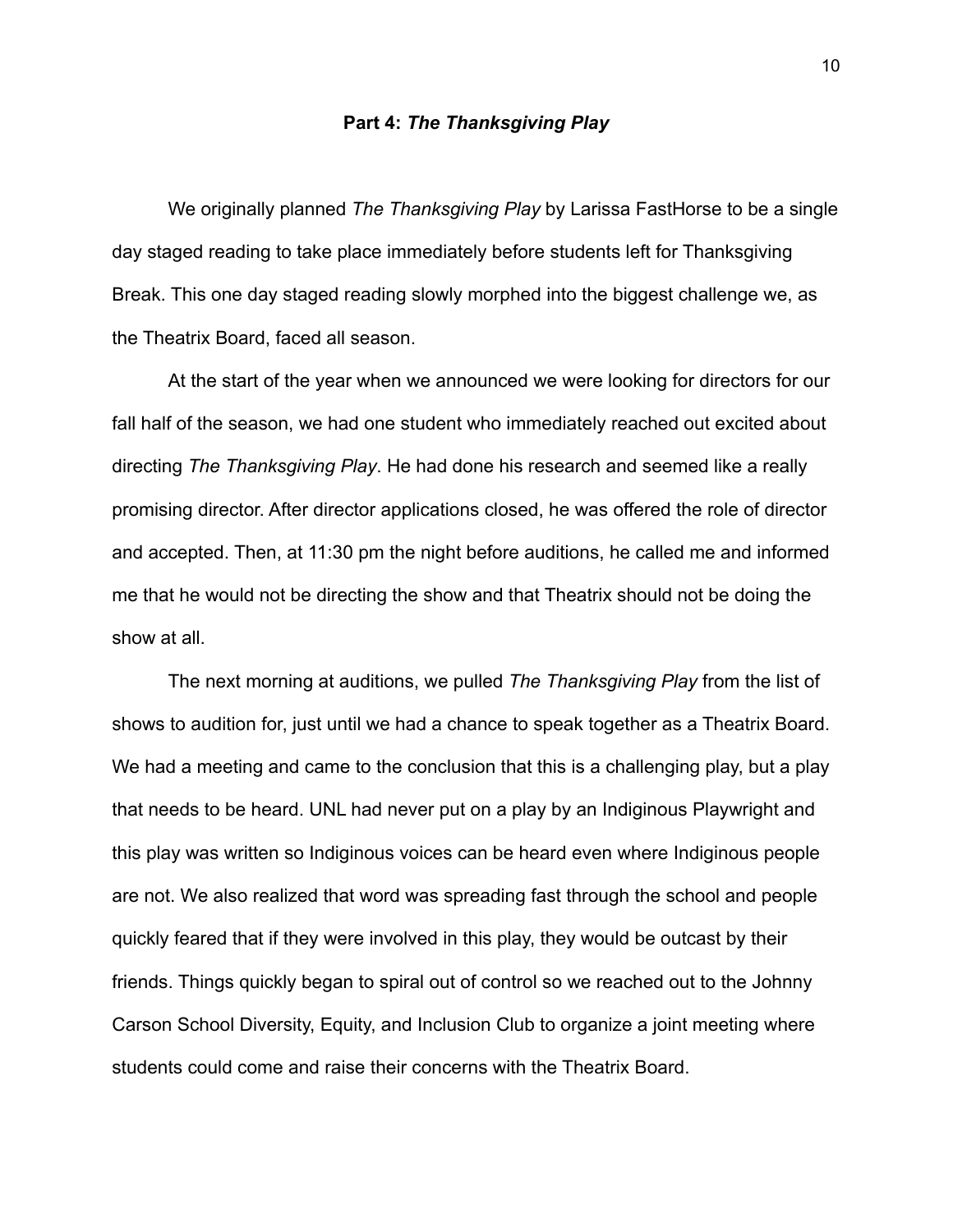The morning of the meeting I was terrified. It had become evident that there was a little bit of a mob mentality forming against Theatrix and, while we simply wanted to talk about issues with the play, many students were coming to the conversation with the intention to shut the play down completely. We arrived at the meeting and it quickly became clear that what I feared was true. After an hour of discussion, two factions of students emerged: people in favor of shutting the show down completely and people who believed the show wasn't being given enough of a voice by being a one day play reading. I took what I heard at that meeting, spoke with multiple of my faculty mentors, and met back up with the Theatrix Board.

We, as a board, believed that this story is too important to just be shut down completely, but we also agreed that we need to take further steps to give this show a greater voice. That was when one of our faculty advisors Jamie spoke up and said that he had recently seen a play in Lincoln where Kevin Abourezk, the vice chair of the Lincoln Indian Center, gave a verbal land acknowledgment at the start of the show. With that, we reached out to Abourezk who was more than happy to meet up with us to talk.

Over fall break, Theatrix's two faculty advisors, Theatrix's Managing Director, and I met up with Abourezk for coffee and to speak about the difficulties we had been facing with putting on this show. Abourezk was very supportive of us and agreed that this show needs to be heard. He spoke with us about how important it is that young Indiginous children have the opportunity to see art that talks about them without being offensive towards them and he told us he was fully behind us. After speaking with him, it became clear that, while this show is able to speak for itself, there are some uncomfortable issues that arise in the story that should be talked about. We had already been planning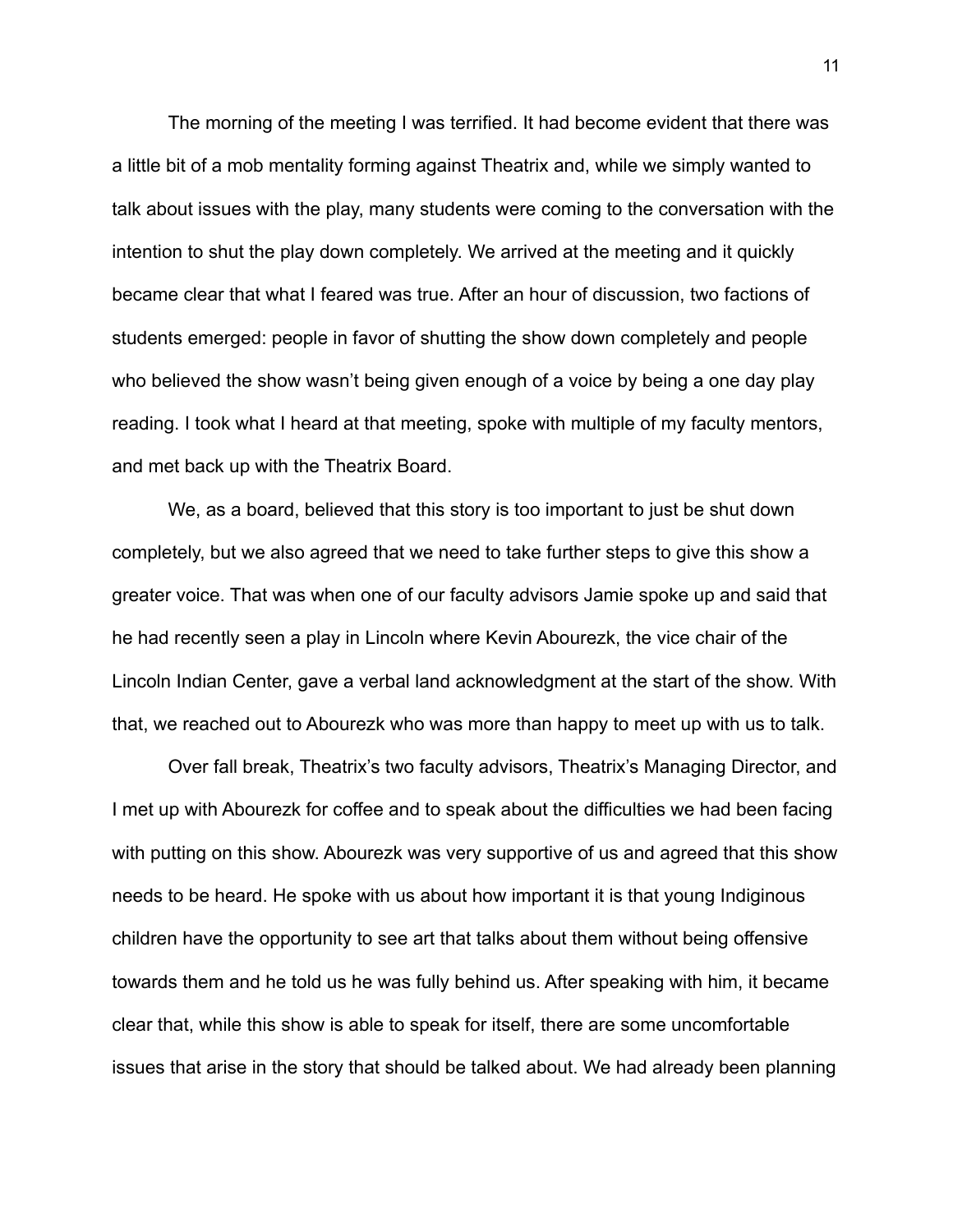to have Dr. Margaret Huettl give a talkback after the performance, but we asked Abourezk if he would also be willing to help facilitate a talkback as well. He then offered that we could do an additional performance of this show at the Lincoln Indian Center, where he would bring a panel of Indiginous individuals to speak about this play.

After our conversation with Abourezk, we knew we had to move forward with this play. It was too important to let fall by the wayside because we were met with a little controversy. We announced that we were planning to add two additional performances with talkbacks and that one would be held at the Lincoln Indian Center and we were immediately met with negativity. We set up another meeting to hear from the students and we invited faculty to join the meeting as well.

When this meeting came people were upset and we talked for almost two hours. After two hours of discussion, it became clear that the major problem the students were having was not with Theatrix, but rather with the way students of color were being treated by the Nebraska Repertory Theatre at our school. At the end of the meeting, there were still a few students who were against *The Thanksgiving Play* being produced, but there was at least more of an understanding about why Theatrix needed to put it on.

After the Theatrix Board worked out all the logistics for when and where we were going to perform the show, we still needed a cast. We reached out to a few different students who had raised interest before, but schedules did not line up. We eventually reached out to a recent acting graduate from UNL who was more than happy to take part in this production. The rest of the roles were then filled by Theatrix's Managing Director, Production Manager, and Technical Director.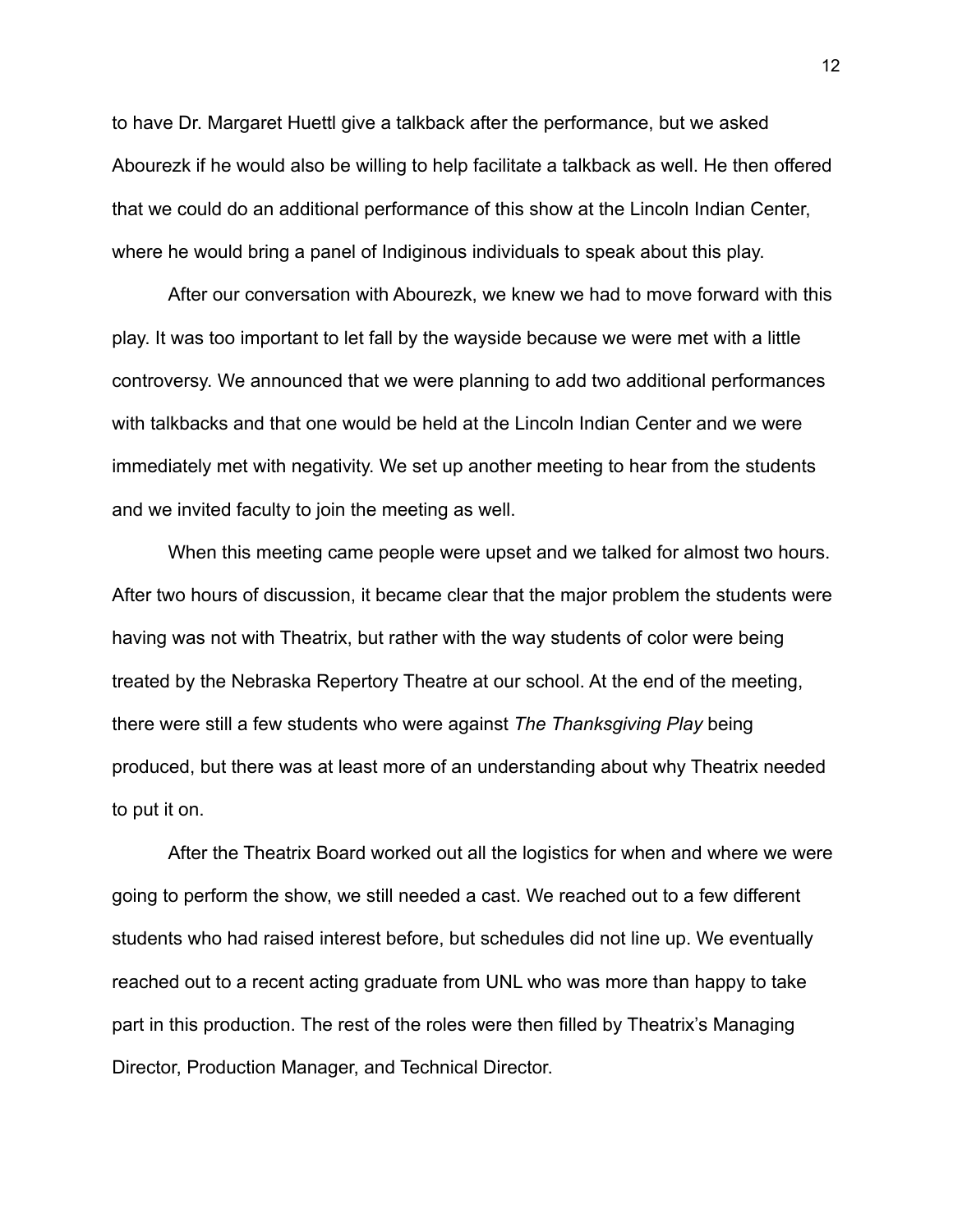After a week of rehearsals, it was finally time to open the production. Our first show took place at the auditorium in the UNL Student Union and had a rather sparse attendance, but still featured a very meaningful and important conversation to follow the show. Our second show took place at the Lincoln Indian Center and had an audience of over 50 people. This was then followed by a lengthy talkback featuring a wide variety of experts. Our final show took place in the Lab Theatre at the Johnny Carson School of Theatre and Film. This audience was not quite as large as the show the day prior, but for a monday night show, it was surprisingly well attended. While we had very few students show up to any of the shows, we had a great turnout from the community. We heard only positive things back and we have even been asked by the Lincoln Indian Center if we would be interested in making this a yearly occurrence. There were a lot of difficulties with bringing this play to fruition, but I think that this ended up being one of the most important things Theatrix did all year.

Following the close of this show, we have gone into the works of commissioning a permanent land acknowledgment in the Johnny Carson School. Our school was built on Native Land and it is so incredibly important that we acknowledge where we are.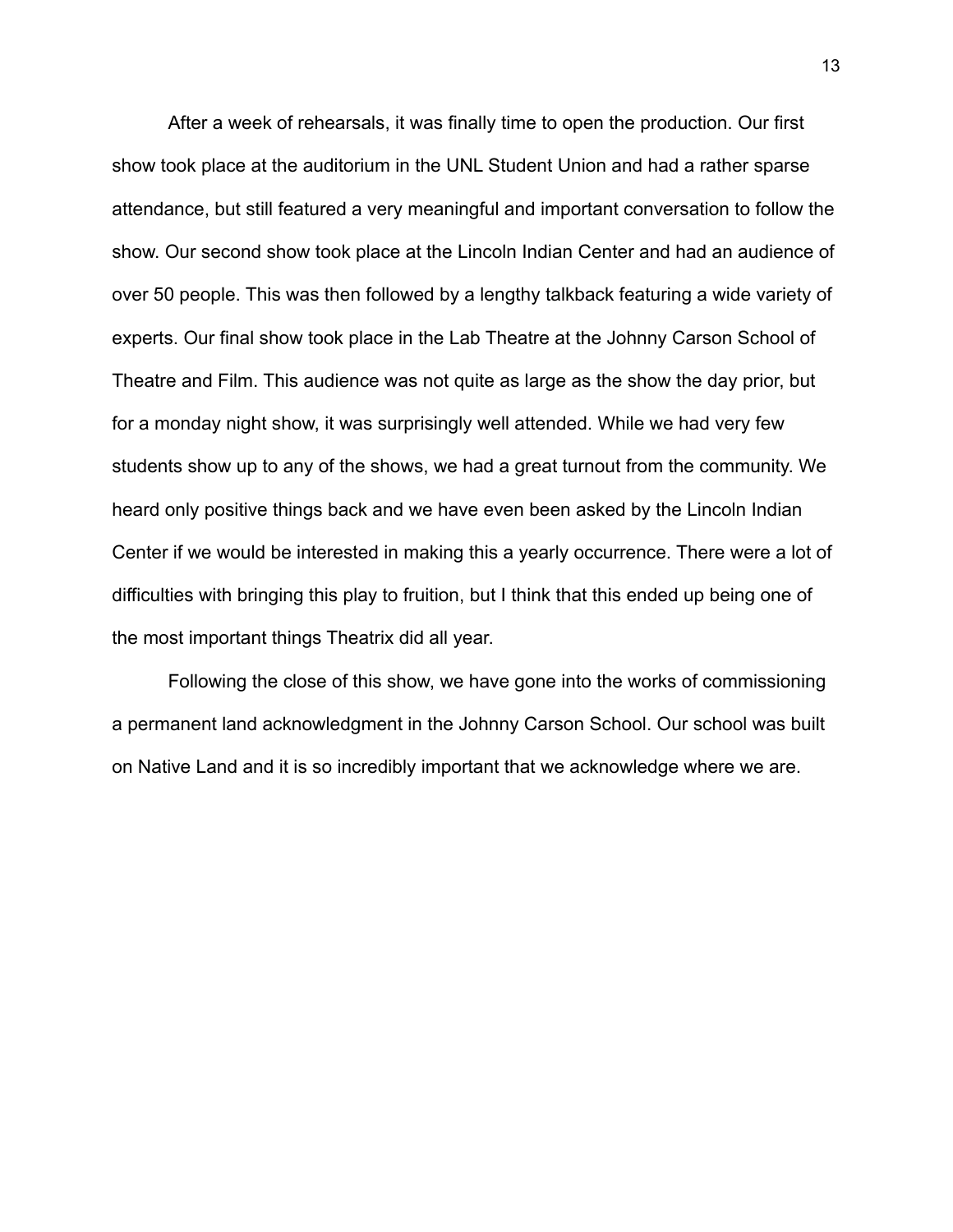## **Part 5:** *Clown Bar*

The second full production Theatrix put on this year was *Clown Bar* by Adam Szymkowicz. This show is a ten character comedy about an ex-clown-turned-cop dealing with the clown mafia to figure out who killed his brother. During this show, I was still the Artistic Director of Theatrix, but my duties shifted drastically, since I was also cast as an actor in this show. Since I was acting in this show, most of my Artistic Director duties were passed down to the Assistant Artistic Director of Theatrix. Because I was an actor in this show, I truly only had three main duties as Artistic Director: attend weekly production meetings, ensure that everything is going according to plan in the rehearsal room, and offer guidance to my Assistant Artistic Director.

My role in production meetings for *Clown Bar* was similar to my role in production meetings for *The Revolutionists* in terms of me being there to support the director, but it was slightly altered since I was also an actor in the show. Because of my double involvement I answered questions that were asked to me, but I tried to stay a little more out of the way, so as to not let the production be influenced from my acting perspective.

Since I, as an actor, was called to every rehearsal of *Clown Bar* it was easy for me to report back in case anything wasn't going according to the Theatrix rules. Especially since we were working with a brand new stage manager on this production, it was important that we made sure things were being done correctly. After about a week of rehearsals, it became clear that the director wanted to keep working through breaks and the stage manager was scared to tell him otherwise. Since I was in the room, I was

14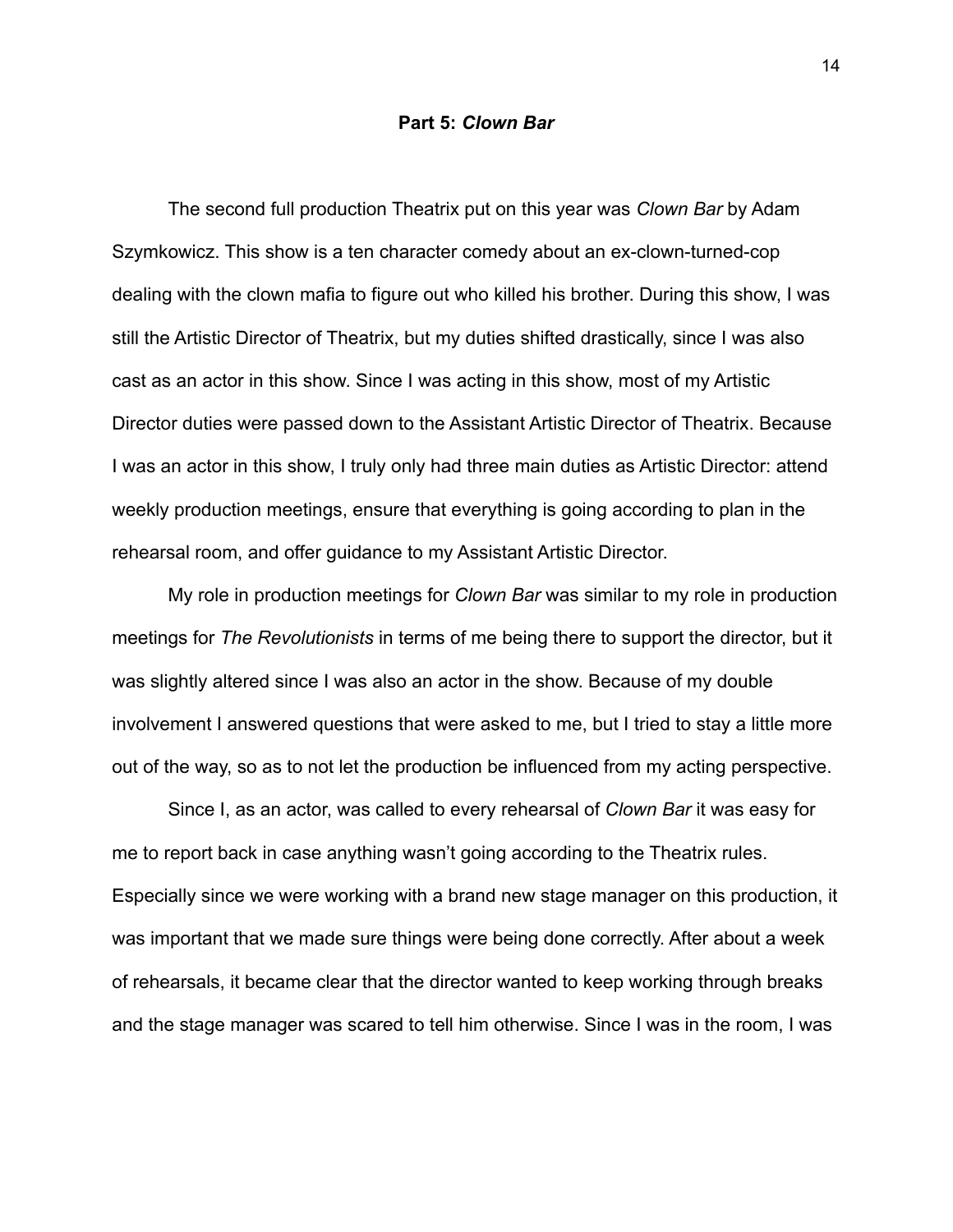able to report back to the Theatrix Board and we were able to talk with the director and stage manager about Theatrix's break policy.

While I was the Artistic Director of Theatrix, I was an actor in *Clown Bar*, so I reached out to my Assistant Artistic Director about filling in for me during this show. I guided her through the process and role of an Artistic Director in a rehearsal room and gave her ideas on what to look for. I also stressed the importance of communicating with the director. It is so vital for a director to have that extra set of eyes in the rehearsal room once a week and I tried to ensure that my Assistant Artistic Director knew exactly how best to serve the director's vision for this show and my vision for the season.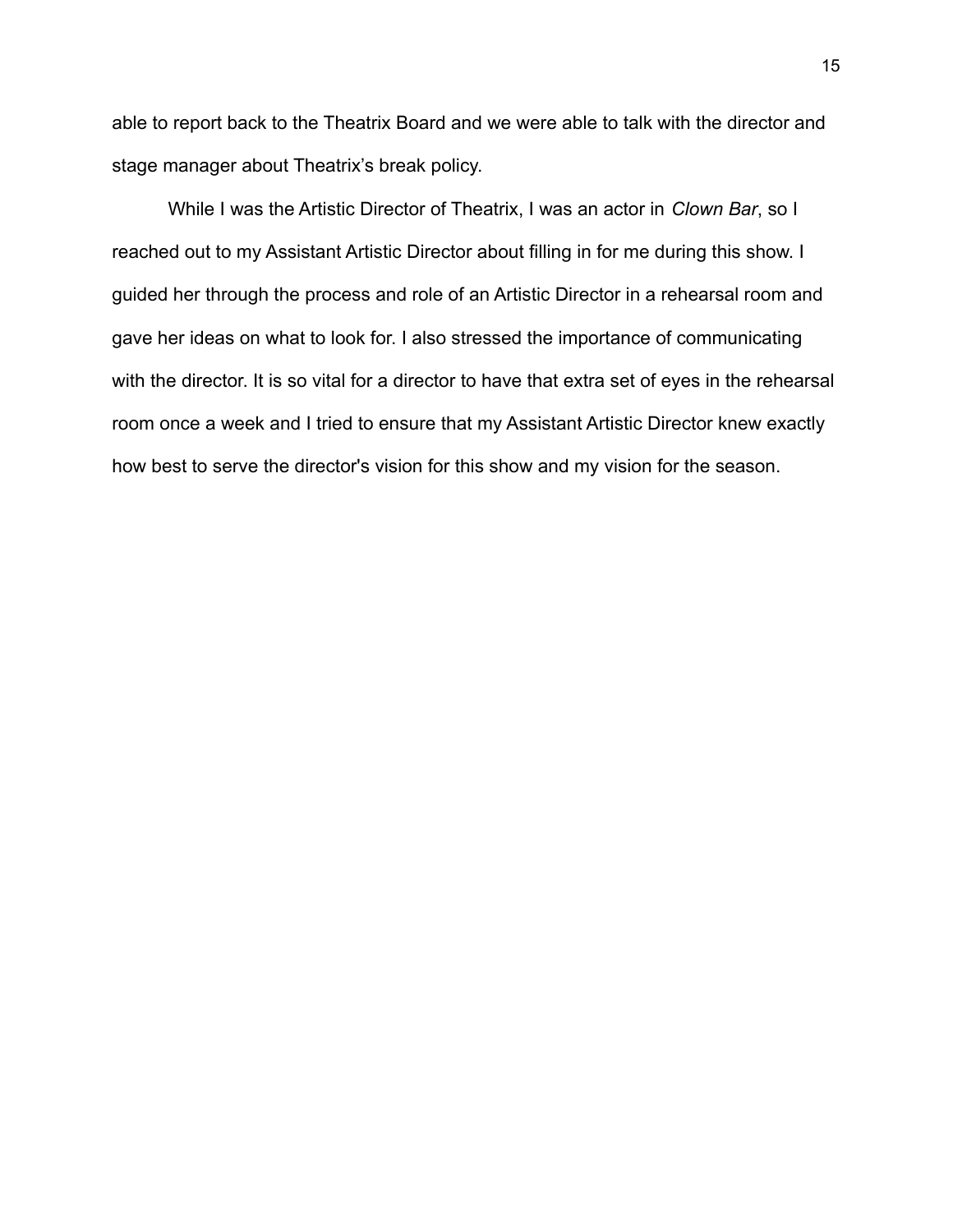#### **Part 6: Season Change**

At the end of the fall, the Nebraska Repertory Theatre held auditions and cast their spring season. Upon looking at the cast lists, it became clear that we would not have the actors we needed to be able to put on either show we had planned for the spring. The Nebraska Repertory Theatre had slightly altered their dates and this meant that neither of our shows would be able to happen as we had planned.

Our first show of the spring season was set to be *Based on a Totally True Story* by Roberto Aguirre-Sacasa. Since the Rep moved up their rehearsal start week for their second spring show, we realized we would have to reschedule our show to not conflict. This meant that, rather than the Thursday, Friday, Saturday, Sunday run we had planned, we instead had to perform Monday, Tuesday, Wednesday, and Thursday a week and a half earlier. This meant less audience available and a week less of rehearsal time. Since it was our only option, we agreed to it and moved forward.

Our second show of the spring season was set to be *Marisol* by José Rivera. Because of the Rep's casting, it became clear that no matter where we moved the show, we wouldn't have the actors necessary to put it on. After much discussion, the Theatrix Board agreed that the best course of action would be to simply find a new show four the final show of the season. We put out a submission portal for students to submit shows they would like to see, but after receiving zero replies, I re-pitched a show I had originally pitched at the start of the year. It was a show we had all liked, but passed on because it was a two person cast. At the time, we wanted to give more acting opportunities to students, but now that we had such a small pool of available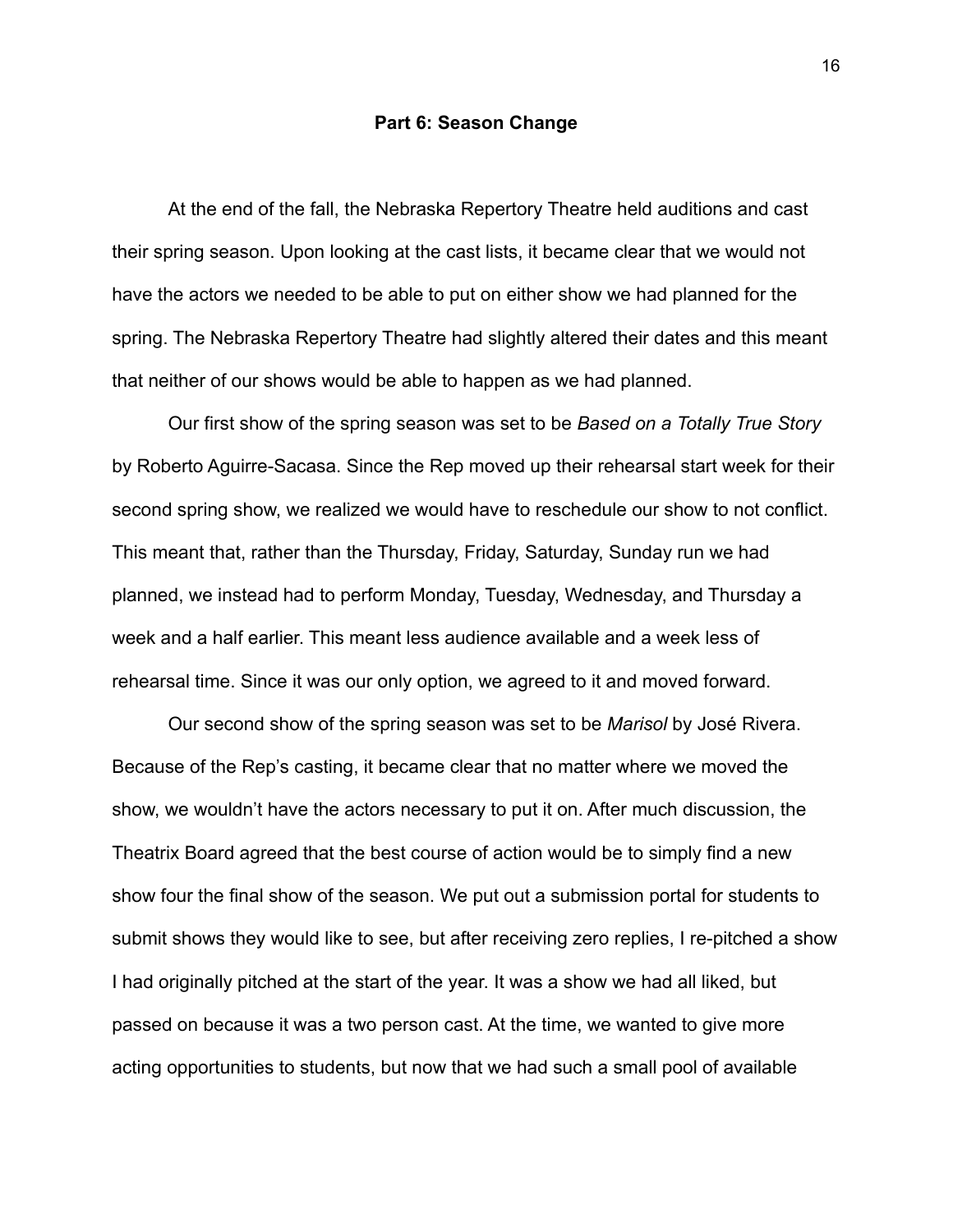actors to cast from, the show (which fit perfectly into the season theme) just made sense. So, we announced that *Lemons, Lemons, Lemons, Lemons, Lemons* by Sam Steiner would be the final show of our 2021-2022 season. Our season theme is "Rewrite the Narrative" so it only made sense that we were willing to rewrite our own.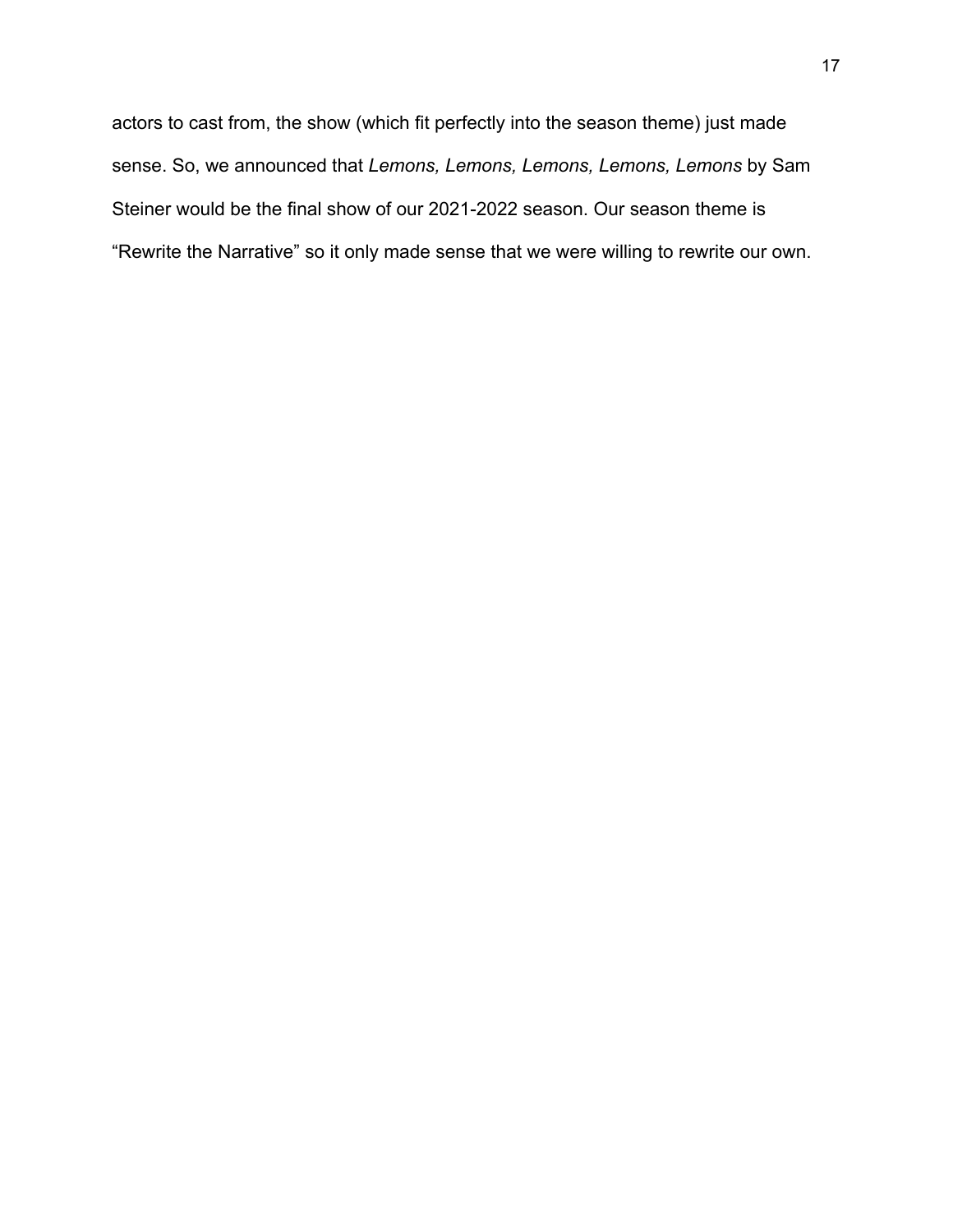#### **Part 7:** *Based on a Totally True Story*

*Based on a Totally True Story* by Roberto Aguirre-Sacasa was a play that I read and immediately fell in love with. Once we agreed it was going to be part of our season I was so excited and that excitement was doubled the day I found out I would get to be the director. As the Artistic Director of Theatrix and the director of this production, I had my hands full with this production.

Even though I am the Artistic Director of Theatrix, I still had to submit a directors pitch for consideration. My directors pitch was as follows:

Based on a Totally True Story by Roberto Aguirre-Sacasa is a hilariously tragic exploration of what it means to get what you want, but not what you need. This is a play about the personal sacrifices that accompany chasing a dream. From broken dreams, to broken promises, to broken relationships, Based on a Totally True Story dives deep into the human experience in a way that is humorously approachable, whilst also devastatingly relatable. This is not a play that an audience should watch from afar, but rather a play that requires full investment from the audience. Roberto Aguirre-Sacasa starts and ends this play with direct addresses to the audience and in between, he lays forth a vast array of human experiences to which every single living person can relate.

Based on a Totally True Story is a funny play that tackles incredibly sensitive issues. I believe that a play such as this requires a director who is able to use the humor of this play to humanize the characters, whilst refusing to back away from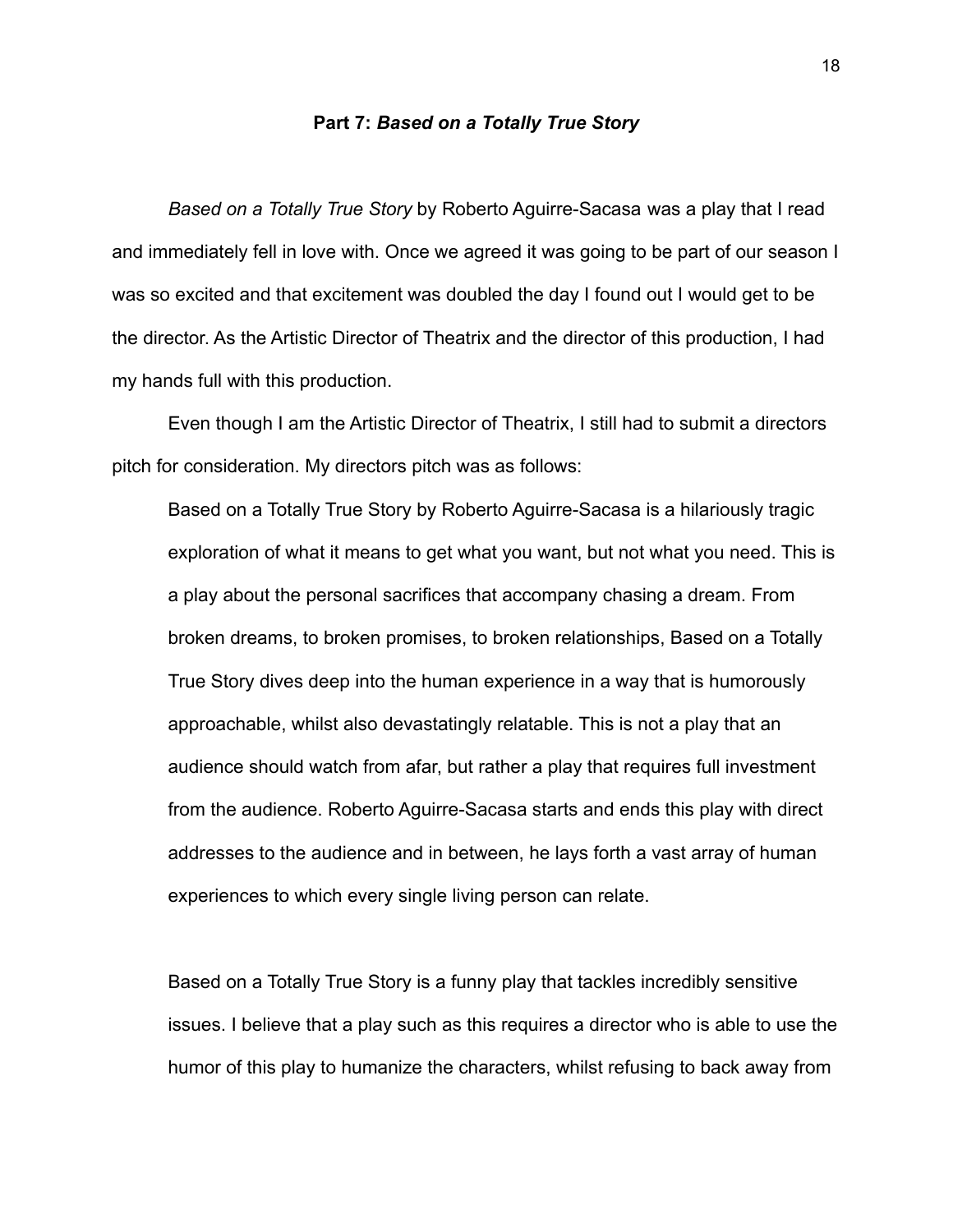the difficult topics present in this play. As someone with acting, directing, intimacy, improv, and leadership experience, I believe that I am well-equipped to handle this play in a safe, fun, accepting, and successful way. This play needs a director who is excited and ready to approach this play head on for what it is and I believe I am that director. Ever since I first read this play, I have been drawn to the characters and flaws in all of them. This play examines humanity for what it is and that is why I want to direct Based on a Totally True Story by Roberto Aguirre-Sacasa.

Shortly after pitching my director's concept, I was informed that I had been chosen to direct *Based on a Totally True Story*. I was then given a four day turn around to get ready for auditions and my first production meeting as a director. To prepare for auditions, I read the play every night and came up with short scenes for actors to read at callbacks. For the first production meeting, it was my job to come with a presentation for my designers about what I want to do with this play. I created a powerpoint presentation where I reworded my director's concept, talked about each character in the play, introduced the themes I wanted to focus on, brought up potential challenges we may encounter, and introduced the world of the play. In theatre, "the world of the play" is the world in which the characters find themselves in the play at hand. For designers, knowing the director's perception of the world of the play is vital in making sure that whatever work they do lines up with the director's vision. Here was how I described the world of *Based on a Totally True Story* by Roberto Aguirre-Sacasa: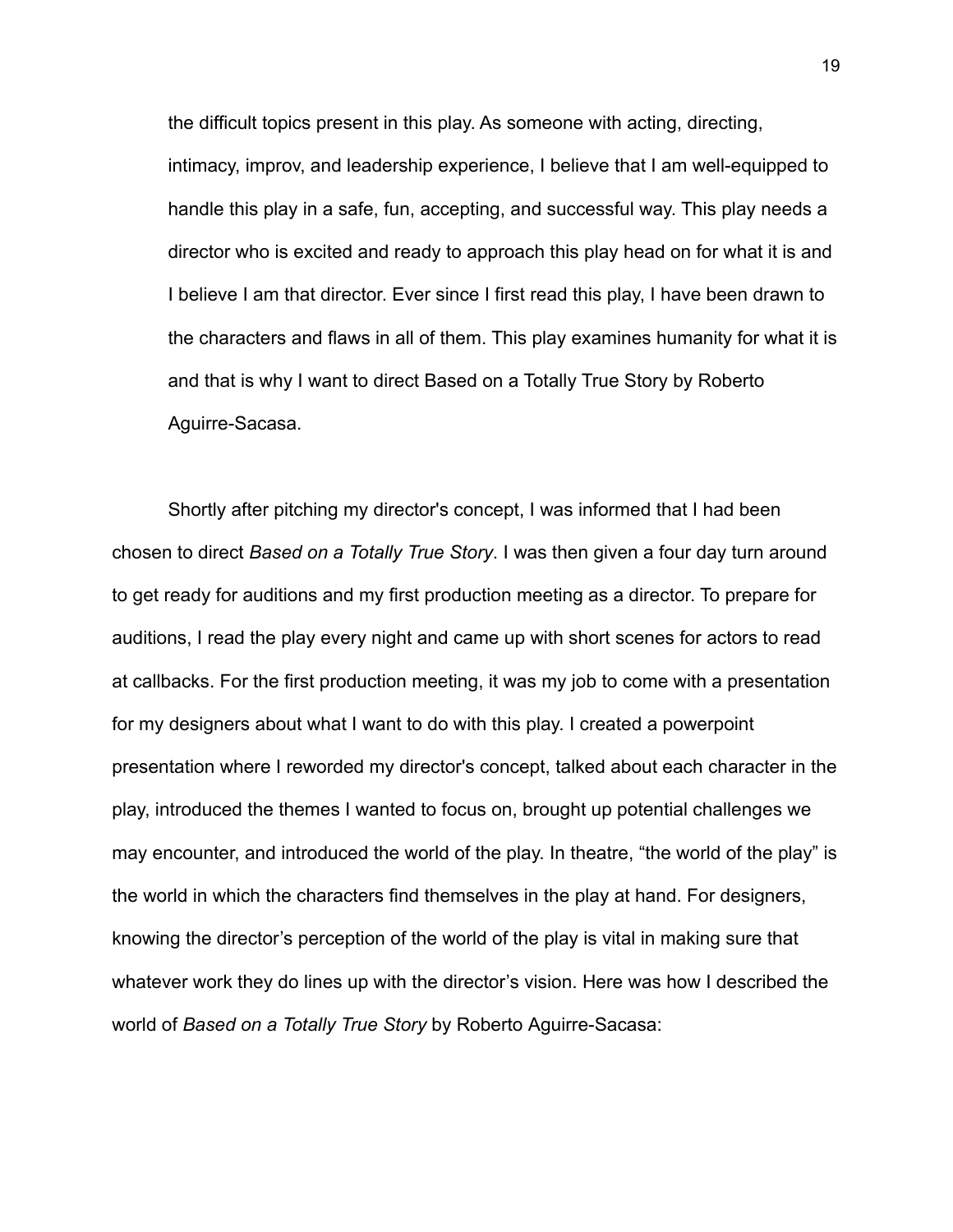In this world, time moves at the pace of Ethan's mind and memory. This leads to difficult moments being skipped through quickly while other moments are given their full due. That said, all events in this play take place in the present. Space changes quickly in this world and all spaces are familiar to Ethan. He has been to all of these places before, but he is now viewing them through a different lens: his memory. Ethan sets the scene and tells the story, but allows other members of the world to insert their own point of view. While Ethan wasn't able to understand others' points of view at the time, he is trying to understand them now. Ethan is aware of the audience. Michael is usually aware of the audience. Mary Ellen, Ethan's Dad, and Tyler are sometimes aware of the audience. Hot LA Guy, Kim's Guy, and Apple Boy are unaware of the audience.

After finishing my director presentation and presenting it to my panel of designers, it was time to attend auditions. As an actor, I can not count the number of times I have been in an audition room, but being in the room as a director was a whole new beast. We held two days of auditions and, even after having a few people try some new things in the audition room, it became apparent that we still needed to hold callbacks to ensure that I was able to get the best actors for each role. I held callbacks and, an hour and a half later, I had my cast.

The following Monday, I began rehearsals. The first day of rehearsal I introduced all of my actors and designers, gave my director's presentation to my actors, and we read through the script together with everyone speaking their parts. Then, for the next three weeks, we rehearsed from 6:30 to 10:30 pm every night.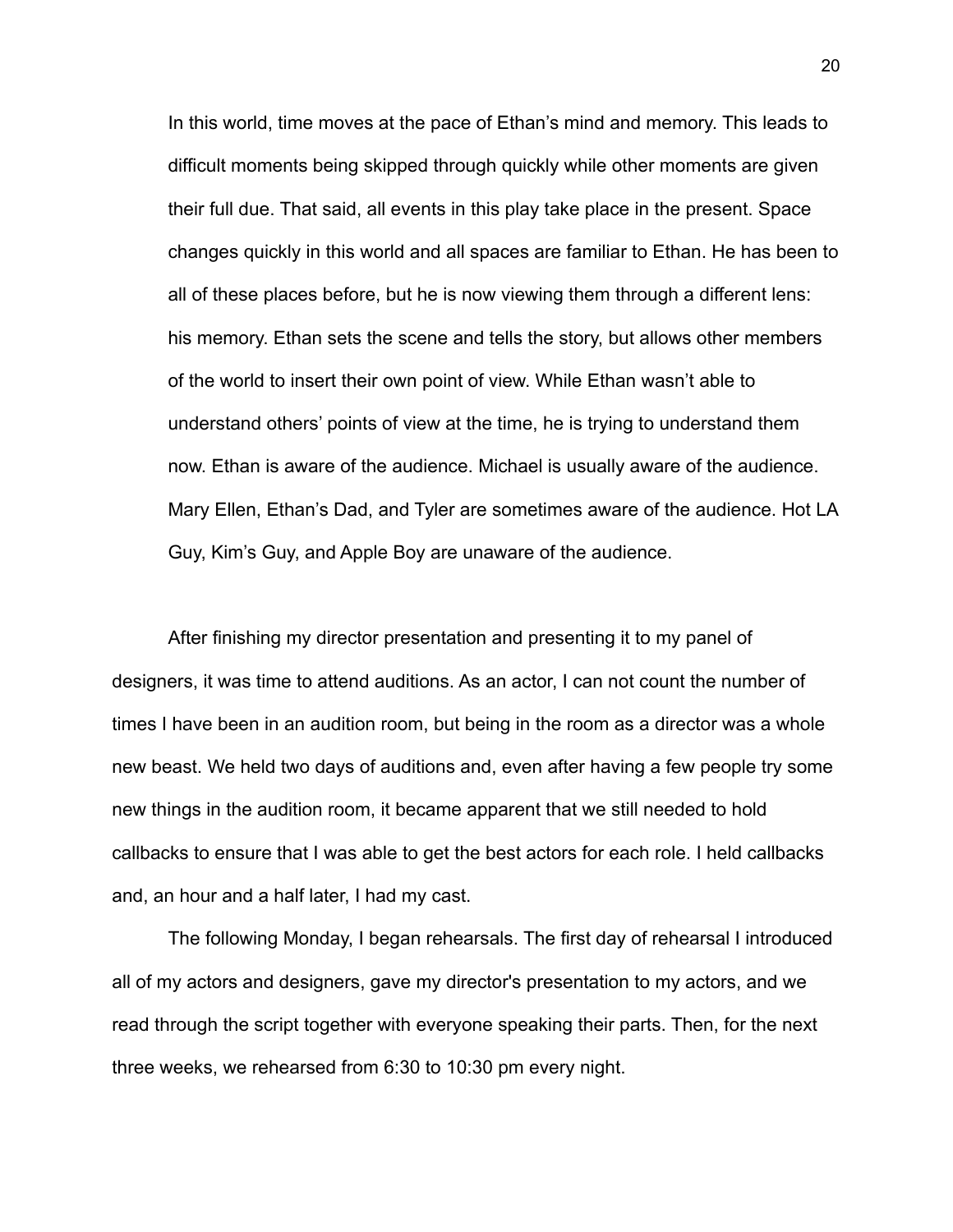For the first week of rehearsals, we focussed on text work. I only called two to three actors per rehearsal and we were able to dive into their characters each night. For this week we broke down the play into individual scenes, read through the scenes, and talked about them. This gave us the chance to get a firm understanding on what each line means, but also on the play as a whole. It also gave the chance for me to ask questions to my actors and see how they saw their characters, as well. This was also the week where we implemented intimacy training. In the play, two of the actors are in a relationship on stage and they even end up kissing at one point. Because of this intimacy, I wanted to ensure that my actors felt comfortable. I took one day of rehearsal and walked them through theatrical intimacy training (which I will talk more in depth about in the next section of this thesis).

At the end of the first week of rehearsals, we had our second production meeting where the designers pitched their ideas to me and I gave them notes to incorporate for the following week. I also spoke with the designers about any changes I had made to my initial ideas since the show had now rehearsed for a week. Lastly, we talked about any questions that had been brought up in the rehearsal reports from the prior week of rehearsals. These meetings continued in a very similar format at the end of each week up until the show opened.

The second week of rehearsal was blocking week. This was another week where I only called a few actors each night, partially just so I wouldn't be wasting any actor's precious time. We spent this week up on our feet and finding where each moment in the play would take place. In some scenes, I had very strict blocking for exactly where each actor needed to be and when. This was so that I could create nice stage pictures for the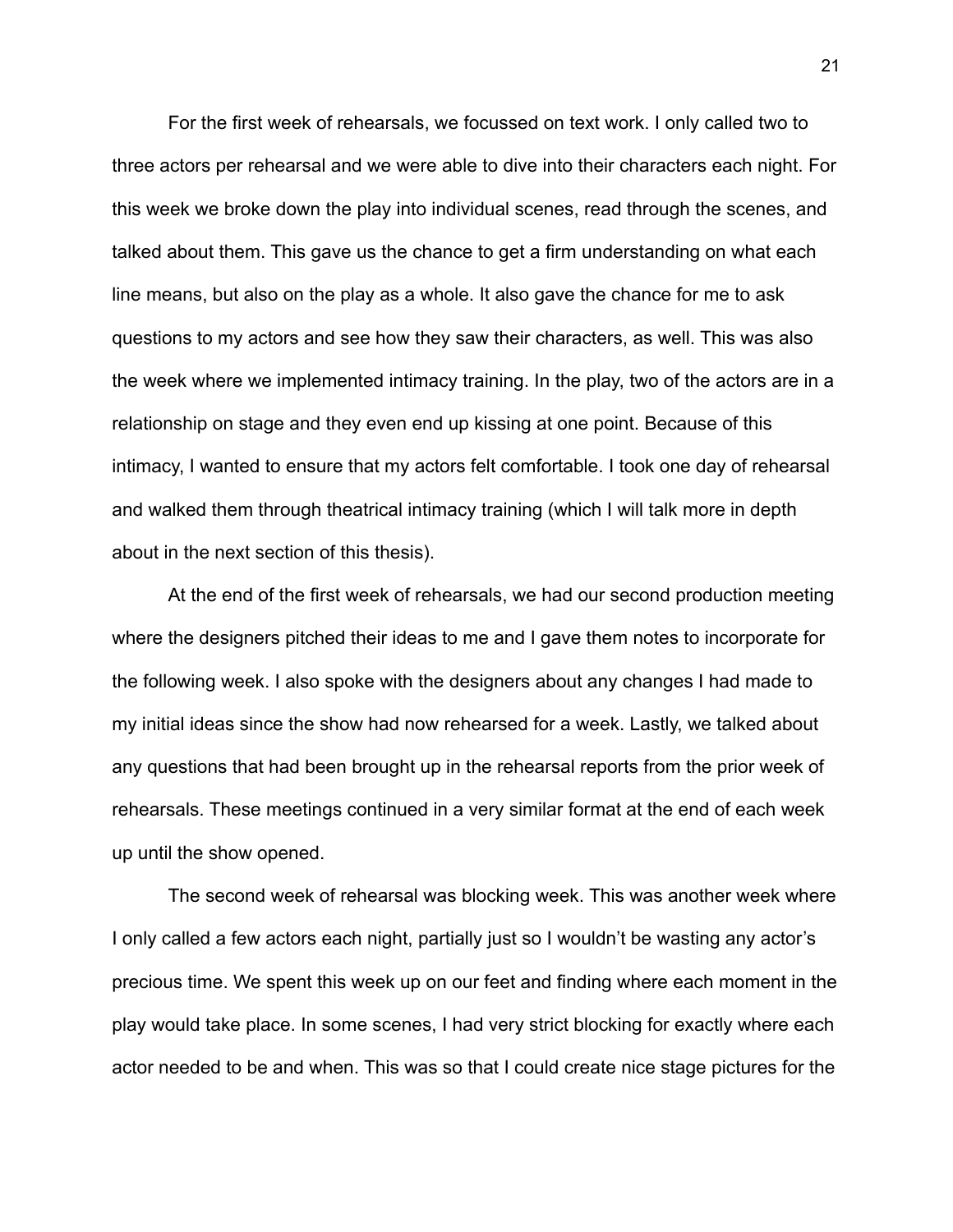audience to help advance the story. In other scenes, I simply told the actors where they would enter and exit from and left the rest up to them to feel out in the moment. As an actor, I know that I prefer a happy balance between those two blocking styles, so I tried to give that to my actors as well. In addition to blocking, we also did some scene work and some acting exercises this week, to help get my actors especially ready for the following week.

During the third week of rehearsals, we worked scenes individually and did full runs of the play. This was the only week where every actor was called every night, but that was because we were finally getting to the point where we were running the whole play. During this week, I started focussing a little less on individual scenes and a little more on the play as a whole. We started incorporating transitions between scenes and started running bigger and bigger chunks of the play at a time. This was also the week where the actors were expected to be memorized, so the actors were able to fully be in the moment of each scene without having to look down at their scripts.

At the end of the third week we began tech week, which in reality was only a few days long rather than a full week. During these few days, we went through the play bit by bit and incorporated lighting, sound, props, costumes, and set. As the director, it was my job to pay attention to all of the technical aspects and give notes to each designer on things I do or don't like or want. Simultaneously, I needed to watch and give my actors notes on the acting they were doing, as well as if things we established before needed to change to accommodate the technical aspects of the show.

Tech week then ended on Sunday February 27 with an invited dress rehearsal for the faculty to see the show. This is a great opportunity because it gives the actors and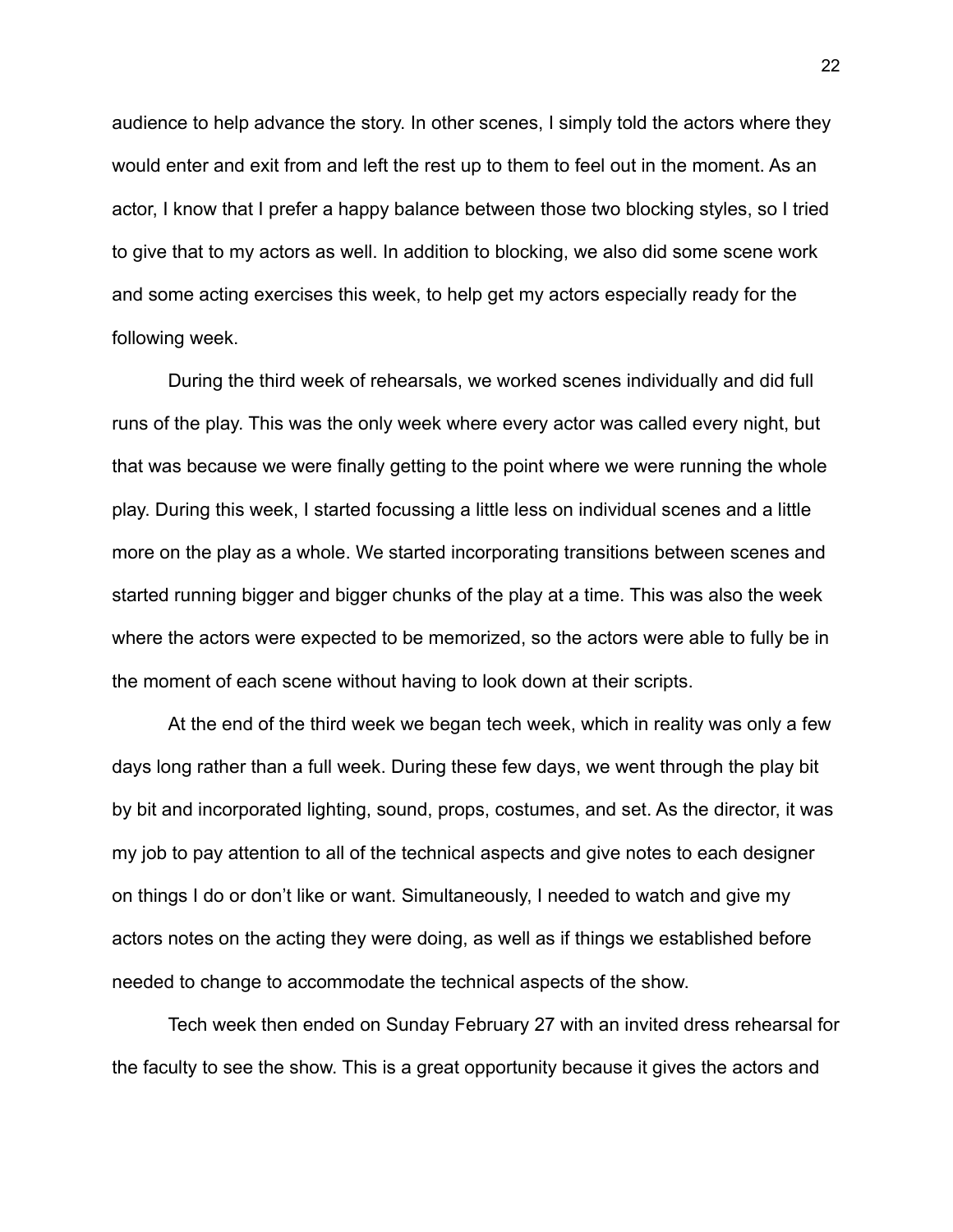the run crew a chance to do the show once with an audience, before having to do it in front of a full crowd. It is also nice because it gives the chance for the professors to, whether warranted or not, give their feedback before the production opens.

The next day was opening night and I had to switch back into my Artistic Director hat and give the curtain speech. In theatre, it is customary for someone to come onstage at the start of a show and give a brief speech welcoming the audience to the show, sharing a brief bit about the production, inviting them to come back to our next show, and asking them to turn off their cellphones. Since I am not just the director, but also the Artistic Director, I was the one in charge of giving that speech before each performance. Aside from that speech every night, though, my job as director was done and the show was now in the hands of the actors.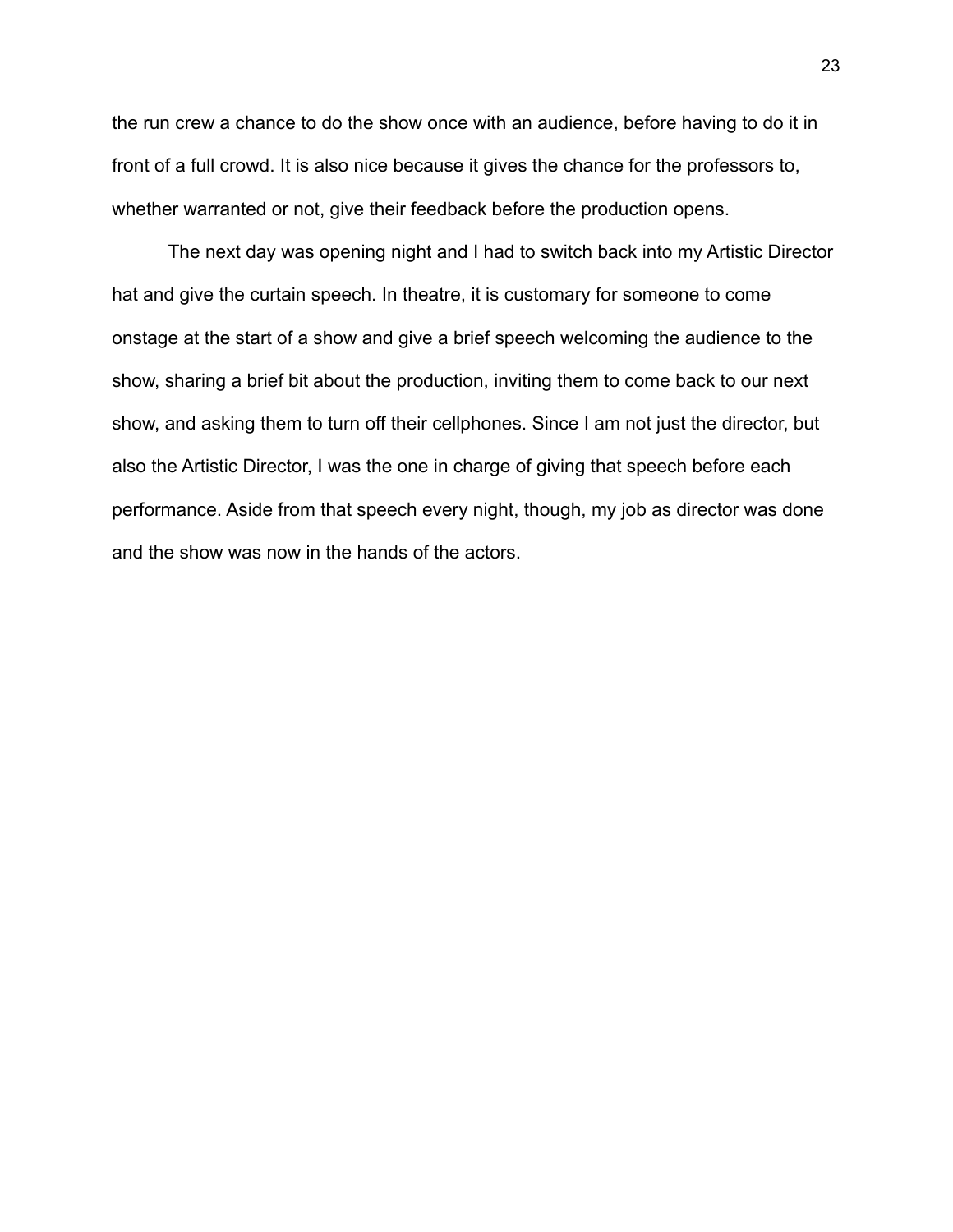#### **Part 7:** *Lemons, Lemons, Lemons, Lemons, Lemons*

The current show that Theatrix is working on right now is *Lemons, Lemons, Lemons, Lemons, Lemons* by Sam Steiner. This play is a beautiful drama about the power of words and the negative effects of censorship. While this play does not open for another three weeks, I have already had a decent involvement with its process. Aside from the role I play as an Artistic Director, I have been helping to direct the intimacy in this show.

*Lemons, Lemons, Lemons, Lemons, Lemons* is a play that is written for two actors to be very physically comfortable together on stage. Since it is about a couple, it makes sense there would be physical intimacy, but it is important that intimacy is handled correctly. Since I directed the intimacy in *Based on a Totally True Story* and had attended a workshop on how to handle intimacy onstage, the director of *Lemons, Lemons, Lemons, Lemons, Lemons* reached out and asked if I would help. We arranged a day for me to come in and I implemented stage one and stage two of the intimacy training.

In stage one of the intimacy training, the actors do an exercise called "gates and fences." In this exercise, one actor touches every part of their own body that they would be comfortable with the other actor touching. Then, the other actor verbally notes any "fences" or places where the other actor did not touch. Following this, the first actor guides the second actor's hands over everywhere they are okay being touched. Then, the actors switch roles and repeat the process. This exercise is implemented at the first

24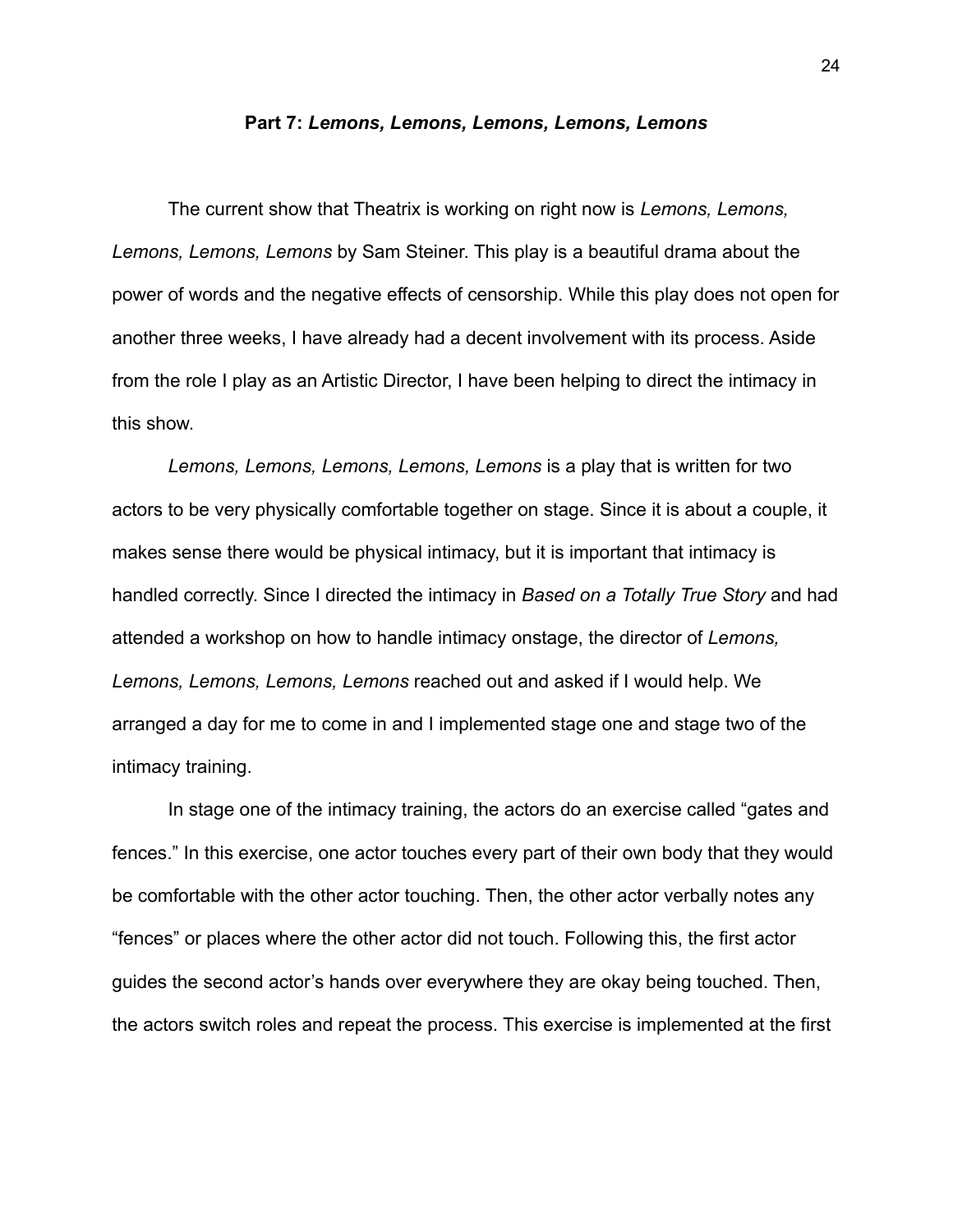intimacy rehearsal and then is repeated at the start of every rehearsal until the show closes.

"Gates and Fences" is important for four key reasons: 1) It encourages actors to only do what they are comfortable with and allows what they are comfortable with to change day to day. 2) It creates a trust between the actors and never leaves them any gray area to wonder if something is okay to do on stage, which then leads to even more authentic acting. 3) It prevents any touching on stage from being the first time an actor has been touched in each spot by their partner every day. 4) It makes the intimacy feel less like actual physical intimacy and more like blocking in a play.

After guiding the actors through stage one of intimacy training, we moved on to stage two. In this stage, we started incorporating the actual physical intimacy of the show into the scenes, using placeholders instead of kisses. Every moment of intimacy was broken down into 3 parts: duration, intensity, and relationship. Duration refers to how long the moment of intimacy lasts, whether it is a touch or a kiss. Intensity refers to how strong of a touch or kiss takes place. Relationship refers to who initiates, who breaks off, and what the level of involvement is from both parties in the moment of intimacy. Breaking every intimate moment into these three categories makes the process feel less like intimacy and more like blocking, while also leaving little up to the actor to try and "figure it out in the moment." In a culture like theatre and film, that has such a bad history with sexual assault, intimacy training is so incredibly important in helping actors feel comfortable and confident on stage. *Lemons, Lemons, Lemons, Lemons, Lemons* still has a few more weeks to go and my roles will still continue to change, but for now the show is moving in a great direction.